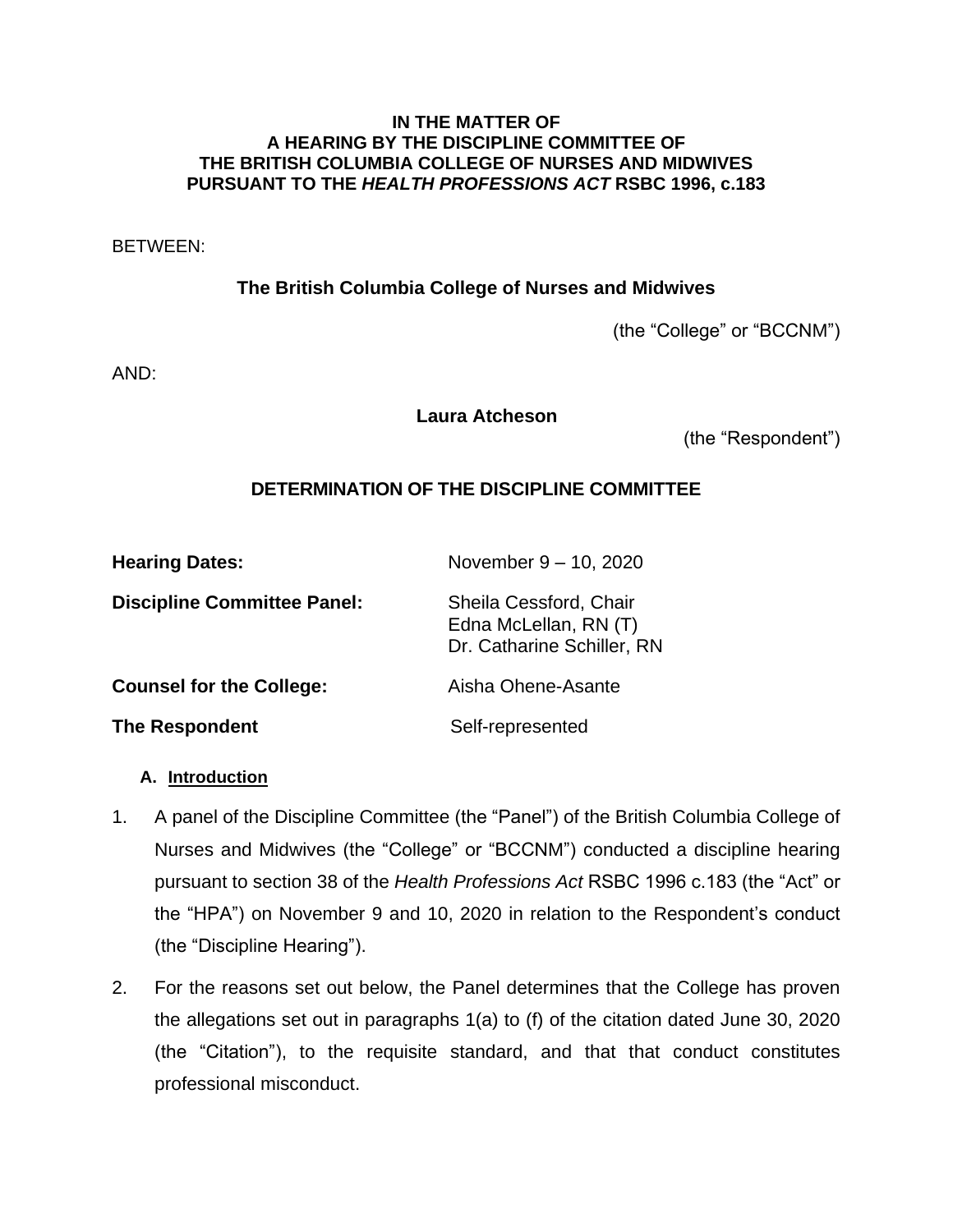### **B. Background**

- 3. On the first day of the Discipline Hearing, the College advised that it was abandoning allegation 2 in the Citation.
- 4. The particulars of allegation 1 in the Citation are as follows:

1. Beginning on or about September 19, 2016 to September 10, 2017, you failed to maintain patient privacy and confidentiality when you accessed patient medical records without authorization, contrary to one or more of the following Professional Standards and/or Practice Standards: the Responsibility and Accountability Professional Standard, the Ethical Practice Professional Standard, and the Privacy and Confidentiality Practice Standard. Specifically,

a) On or about September 19, 2016, you failed to maintain patient privacy and confidentiality when you accessed the medical file of patient DM, without authorization,

b) On or about October 3, 2016, you failed to maintain patient privacy and confidentiality when you accessed the medical file of patient DB, without authorization,

c) On or about November 2, 2016, you failed to maintain patient privacy and confidentiality when you accessed the medical file of patient WR, without authorization,

d) On or about July 4, 2017, you failed to maintain patient privacy and confidentiality when you accessed the medical files of patient LT (baby) and JB (mother), without authorization,

e) On or about August 10, 2017, you failed to maintain patient privacy and confidentiality when you accessed the medical files of patient GB (baby), without authorization, and

f) On or about September 10, 2017, you failed to maintain patient privacy and confidentiality when you accessed the confidential medical files of patient IP (baby), without authorization.

The conduct outlined in 1(a) to 1(f) also constitutes unprofessional conduct, or breach of the Act or bylaws, under s.39 (1) of the Act.

- 5. The Panel's determination considers the evidence adduced at the hearing, the parties' oral and written submissions, and legal authorities provided.
- 6. The Discipline Hearing was conducted by video conference.
- 7. Further to an earlier order of the Panel, the College was permitted to adduce the evidence of its witnesses by way of affidavit (with the right of cross-examination by the Respondent). The College tendered a book of documents into evidence. The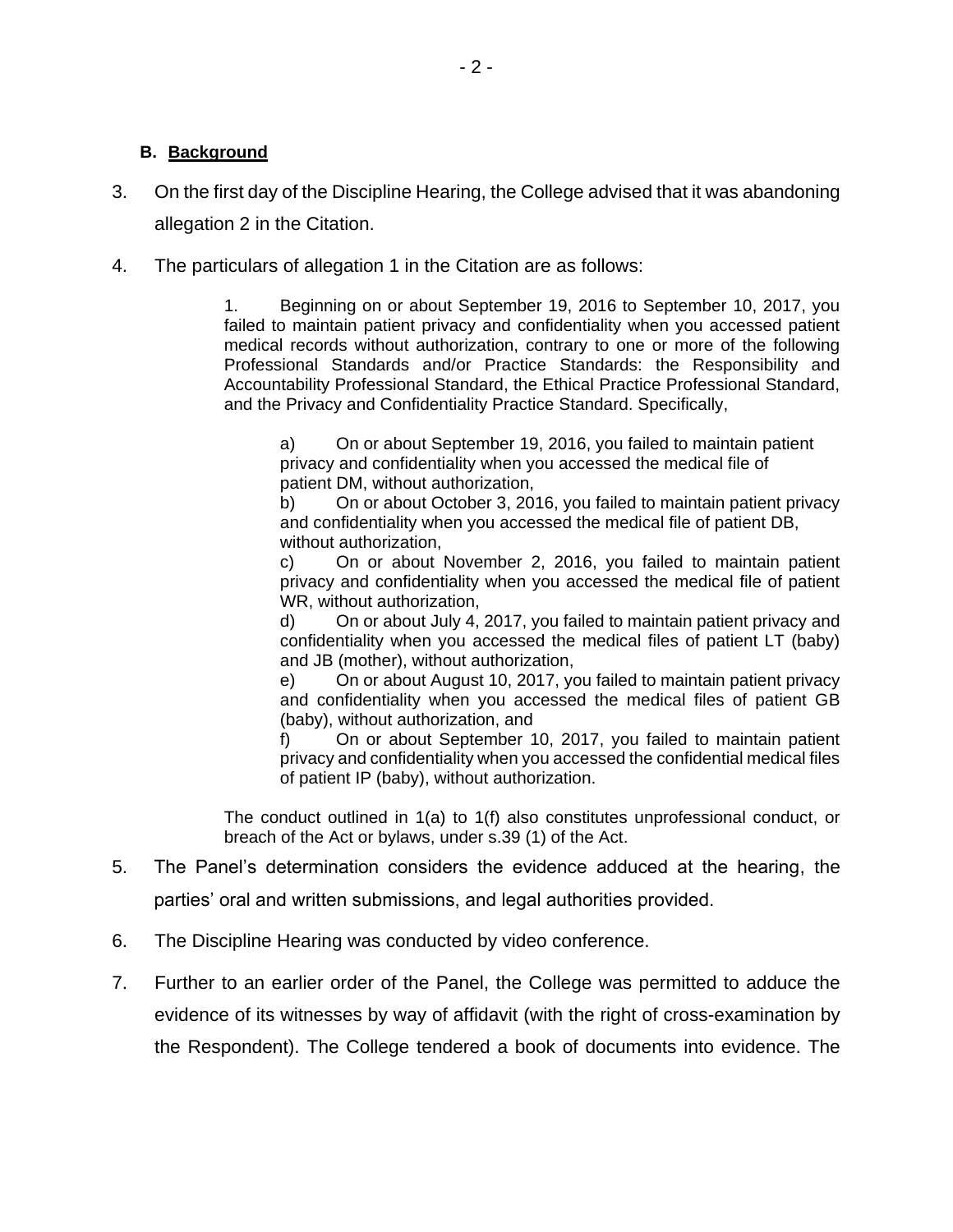Respondent was provided with the College's affidavits and book of documents in advance of the hearing.

## **C. Service of the Citation**

- 8. The Respondent did not attend the first day of the Discipline Hearing. The College filed the Citation and proof of service. The affidavit of service confirms that the Respondent was personally served with the Citation on August 10, 2020.
- 9. The Panel was satisfied that the Respondent received the Citation, and had notice of the date and time of the Discipline Hearing. As such, the Panel was satisfied that the hearing could proceed in the Respondent's absence pursuant to section 38(5) of the HPA, which provides that "if the respondent does not attend, the discipline committee may (a) proceed with the hearing in the respondent's absence on proof of receipt of the citation by the respondent, and (b) without further notice to the respondent, take any action that it is authorized to take under this Act."
- 10. At 11:06 PM on November 9, 2020, the Panel's independent legal counsel received an email from the Respondent indicating that the Respondent would like to briefly participate in the hearing on November 10, 2020, the second day of the hearing. The Respondent attended the Discipline Hearing on that day, representing herself.

## **D. Burden and standard of proof**

- 11. The College acknowledged that it bears the burden of proof and that it must prove its case on a "balance of probabilities". That is, the Panel must be satisfied that it is more likely than not that the alleged conduct occurred.
- 12. The College cites the leading authority of *F.H. v. McDougall*, 2008 SCC 53, in which the Supreme Court of Canada held that "evidence must be sufficiently clear, convincing and cogent to satisfy the balance of probabilities test".
- 13. The Panel agrees that *F.H. v. McDougall* is the leading authority, and that the College must prove its case on a balance of probabilities.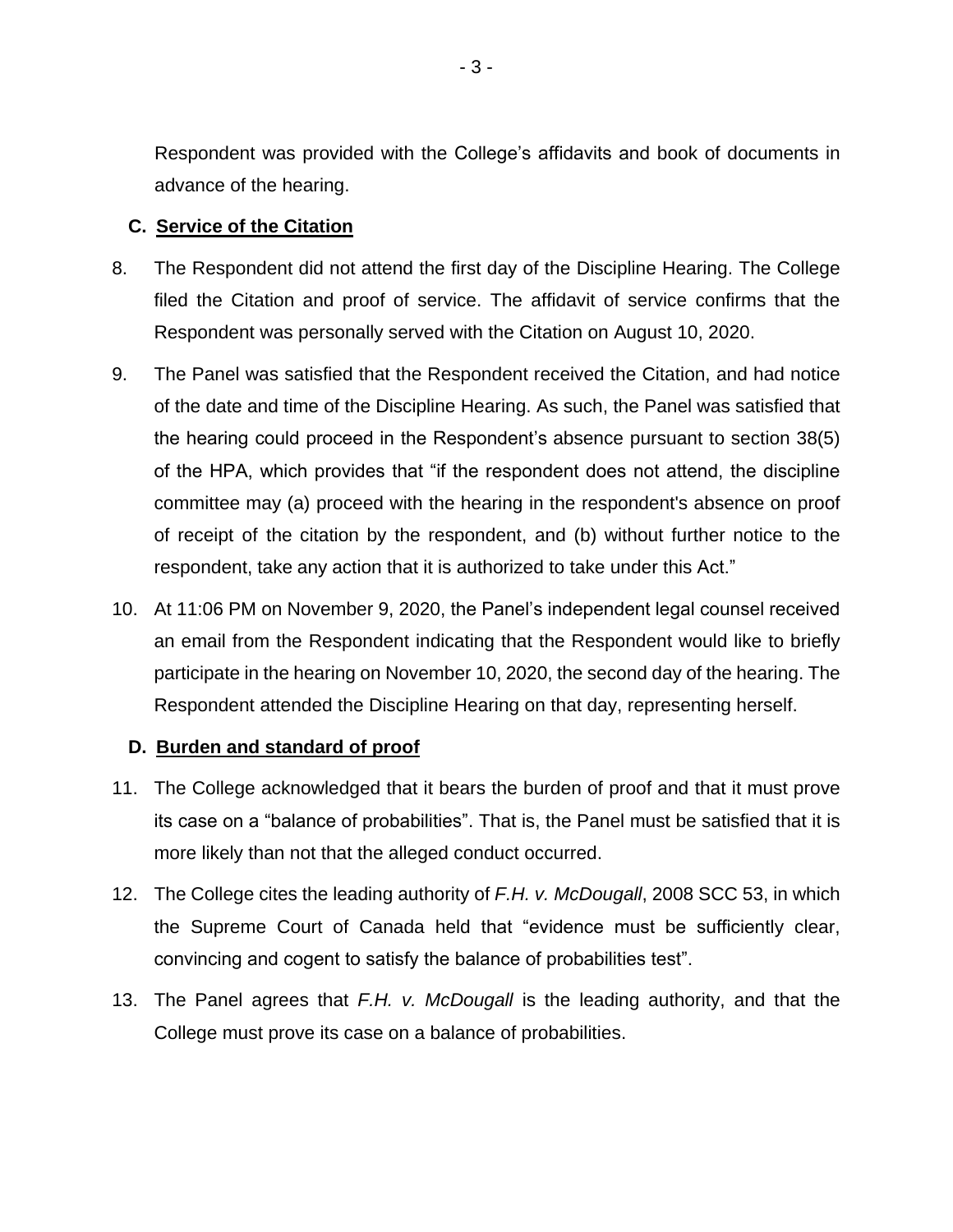# **E. Action by the Discipline Panel**

- 14. Pursuant to section 39(1) of the HPA, on completion of a hearing, the Discipline Committee may dismiss the matter, or determine that the Respondent:
	- 39(1) […]
	- (a) has not complied with this Act, a regulation or a bylaw,
	- (b) has not complied with a standard, limit or condition imposed under this Act,
	- (c) has committed professional misconduct or unprofessional conduct,
	- (d) has incompetently practised the designated health profession, or

(e) suffers from a physical or mental ailment, an emotional disturbance or an addiction to alcohol or drugs that impairs their ability to practise the designated health profession.

## **F. Evidence**

- 15. The College tendered the evidence of Veronica Wilcox, a Shift Coordinator at Royal Inland Hospital, by way of affidavit. Ms. Wilcox also testified during the hearing. Her evidence was the following:
	- a. From July 4, 2017 to December 31, 2017 she was the Acting Manager of Women's Health and Children's Services at Royal Inland Hospital in Kamloops, British Columbia (the "Hospital").
	- b. The Respondent commenced employment with Interior Health as a Licensed Practical Nurse ("LPN") in December 2006.
	- c. On October 15, 2007, the Respondent started working in Women's Health and Children's Services at the Hospital in a relief capacity. This position became full-time and permanent on July 17, 2016. The Women's Health and Children's Services ward is located on 3 West and is a female only ward ("3 West"). 3 West provides care to medical, gynecological, and obstetrical patients. LPNs on 3 West are only assigned medical and gynecological patients. LPNs are never assigned obstetrical patients.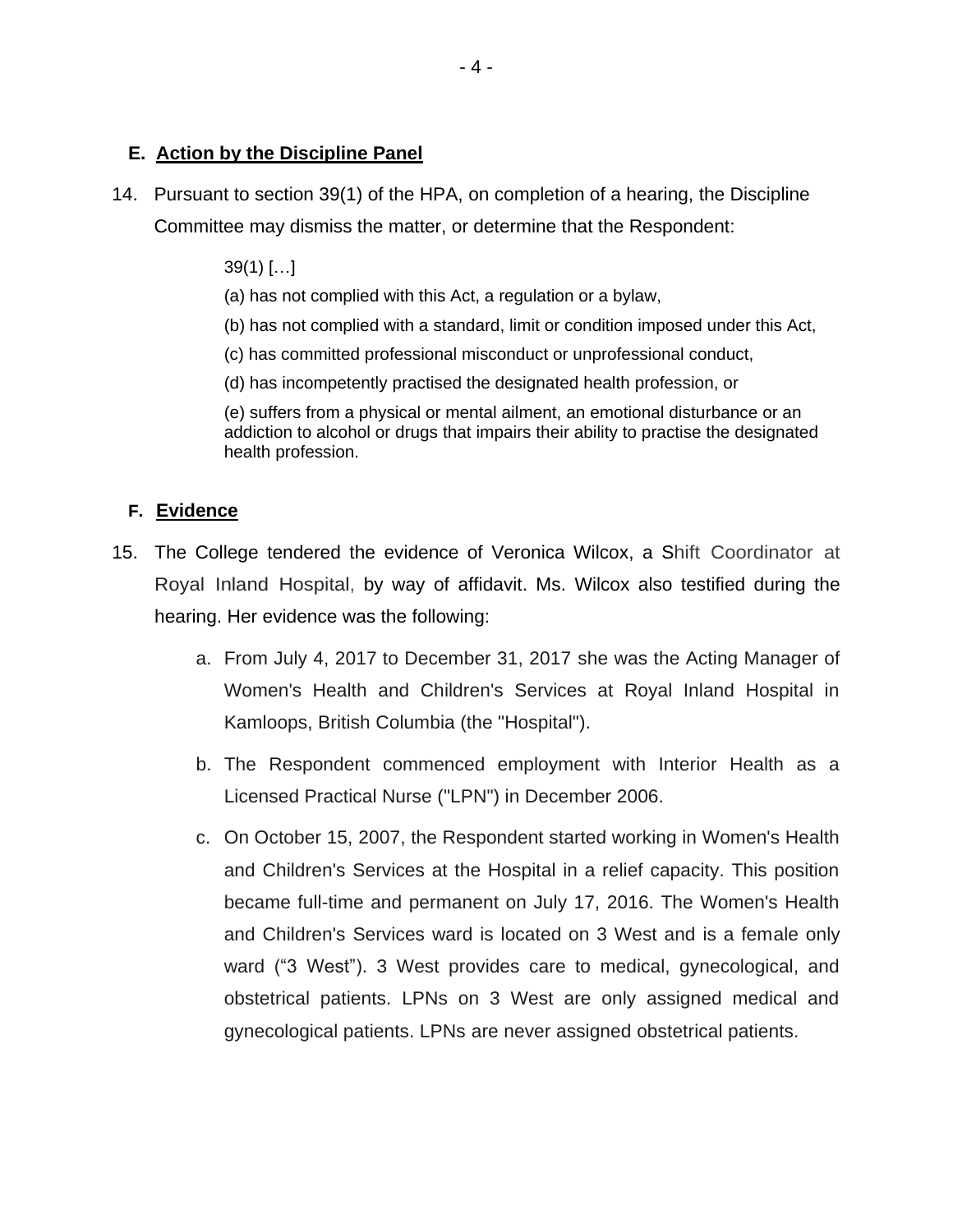- d. On December 5, 2017, the Respondent was terminated from the Hospital following a computerized privacy audit and a subsequent investigation which showed that she had breached patient privacy on multiple occasions.
- e. All computers on 3 West are accessed through a Tap and Go system. This system requires users to gain access to computers by tapping their unique ID badge on the computer card reader.
- f. Once a user has tapped their unique ID badge and gained access to the computer, an audit of that user can identify all patient records viewed by that user. The audit report indicates the date, time, type of record accessed, computer location, and the accessor's unique user ID. All 3 West computers have the location code RIHW3WC. The Respondent's unique user ID was ATCL.
- g. On September 15, 2015 and June 7, 2016, the Respondent completed Interior Health's Annual Information Privacy & Security training. This course instructs participants that viewing records of patients not in their care is a privacy breach.
- h. Appendix A of the Interior Health Administrative Policy Manual on Privacy and Management of Confidential Information that was in effect throughout the Respondent's employment at the Hospital makes clear that the review of medical information of a patient not in one's care is a breach of privacy and confidentiality.
- i. Patient DM's audit report shows that on September 19, 2016 at around 0544 hours the Respondent's unique user ID, ATCL, was used to view DM's medical records. DM's medical records were accessed from computer 3 located on 3 West, a female only ward. DM was a male patient and therefore not a 3 West patient.
- j. Patient DB's audit report shows that on October 3, 2016 at around 1044 hours the Respondent's unique user ID, ATCL, was used to view DB's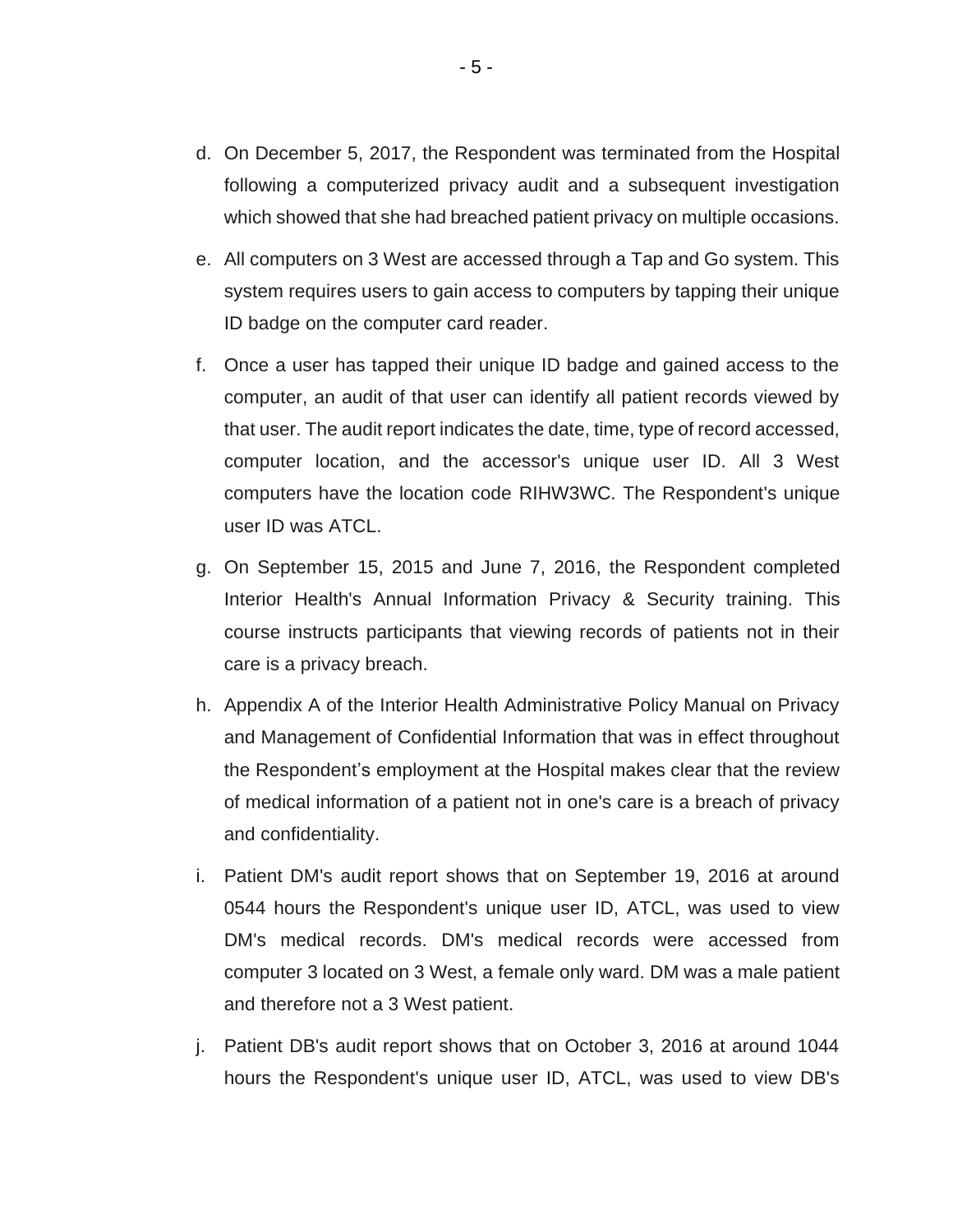medical records. DB's medical records were accessed from computer 1 located on 3 West, a female only ward. DB was a male patient and therefore not a 3 West patient.

- k. Patient WR's audit report shows that on November 2, 2016, the Respondent's unique user ID, ATCL, was used to view WR's medical records on two occasions. The first occasion was at around 0454 hours from computer 2 located on 3 West. The second occasion was at around 0650 hours from computer 7 located on 3 West. 3 West is a female only ward. WR was a male patient and therefore not a 3 West patient.
- l. On January 25, 2017, an audit that revealed a potential privacy breach involving the Respondent was brought to the attention of the then Women's and Children's Services Manager, Jennifer Thur.
- m. On March 14, 2017, the Respondent, her BC Nurses' Union ("BCNU") representative Patti Wright, HR representative Galadriel Jolly, and Jennifer Thur met to discuss the privacy breaches regarding patients DM, DB and WR.
- n. On May 22, 2017, the Respondent completed Interior Health's Annual Information Privacy & Security training.
- o. Ms. Wilcox testified that all references to LV in her affidavit should be LT. She testified that patient JB's audit report shows that on July 4, 2017 at around 1737 hours the Respondent's user ID, ATCL, was used to view JB's medical records. Patient JB is patient LV's mother. While JB was a 3 West patient, JB was an obstetrical patient. As an LPN, the Respondent would not have been assigned to the care of an obstetrical patient.
- p. Infant patient LT's audit report shows that on July 4, 2017, at about 1738 hours the Respondent's unique user ID, ATCL, was used to view LT's medical records. While LT was a 3 West patient, LT was an obstetrical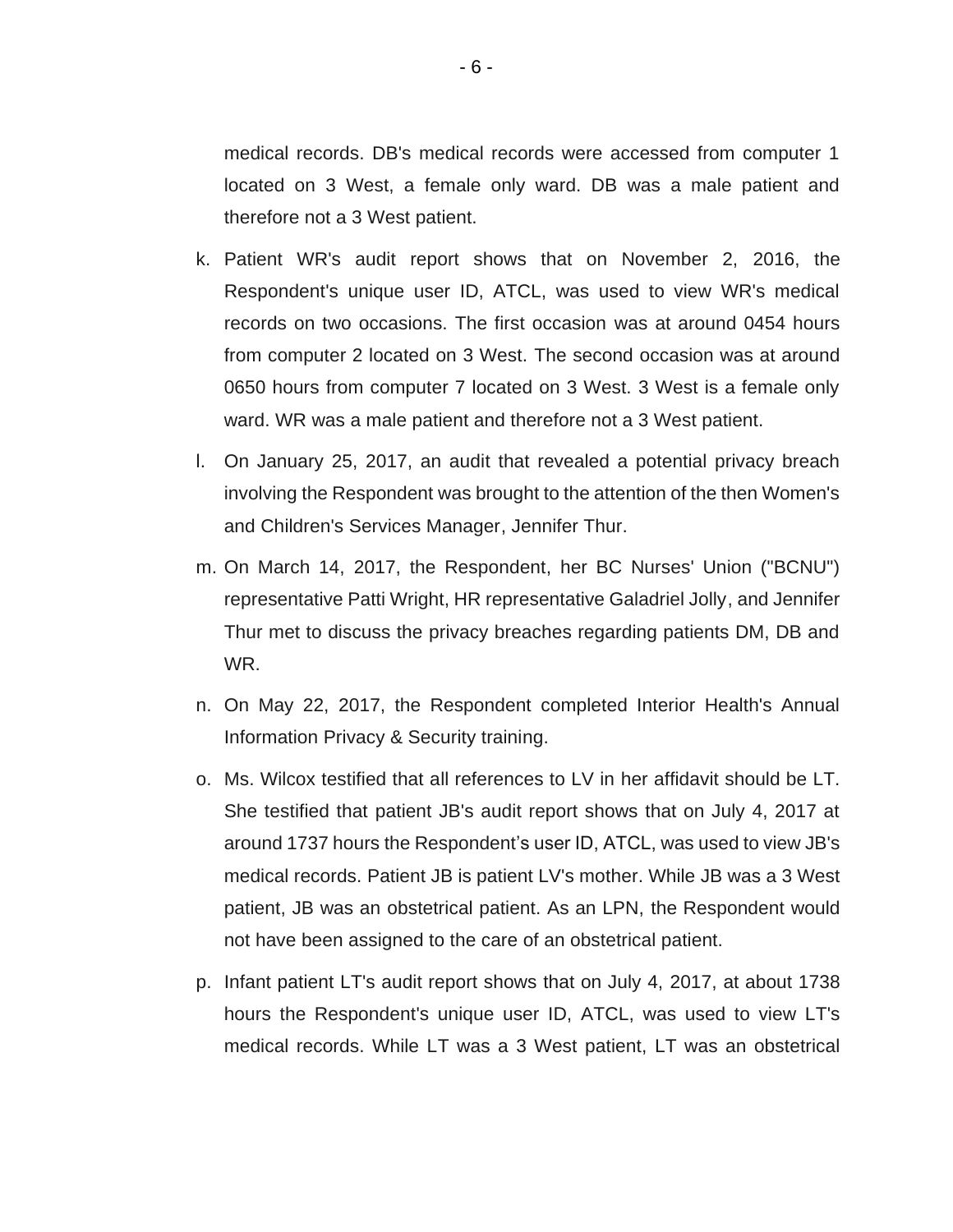patient. As an LPN the Respondent would not have been assigned to the care of an obstetrical patient.

- q. Infant patient GB's audit report shows that on August 10, 2017, at around 2325 hours the Respondent's unique user ID, ATCL, was used to view GB's medical records. GB's medical records were accessed from computer 2 located on 3 West. GB was not a 3 West patient.
- r. Infant patient IP's audit report shows that on September 10, 2017, at around 1548 hours the Respondent's unique user ID, ATCL, was used to view IP's patient records for approximately 10 minutes. While IP, a highprofile patient, was a 3 West patient, IP was an obstetrical patient. As an LPN, the Respondent would not have been assigned to the care of an obstetrical patient.
- s. On October 30, 2017, Ms. Wilcox, the Respondent, Patti Wright and HR representative Galadriel Jolly met to discuss the privacy breaches regarding patients DM, DB, and WR. At this time Ms. Wilcox was not aware of the privacy breaches involving patients LT, JB, GB, and IP.
- t. On November 2, 2017, she requested that an updated privacy audit be conducted. The audit was from March 15, 2017, the date of the previous audit, to November 1, 2017.
- u. On November 22, 2017, Ms. Wilcox, the Respondent, a BCNU representative Mona Hinds and Galadriel Jolly met to discuss the privacy breaches involving patients JB, LT, GB and IP. Following this meeting the Respondent was placed on a paid administrative leave.
- v. On November 30, 2017, Ms. Wilcox, the Respondent, Patti Wright and Galadriel Jolly met to discuss the Respondent's termination.
- w. The Respondent's work schedule shows that she worked on September 19, 2016 (patient DM privacy breach), October 3, 2016 (patient DB privacy breach), November 2, 2016 (patient WR privacy breach), July 4, 2017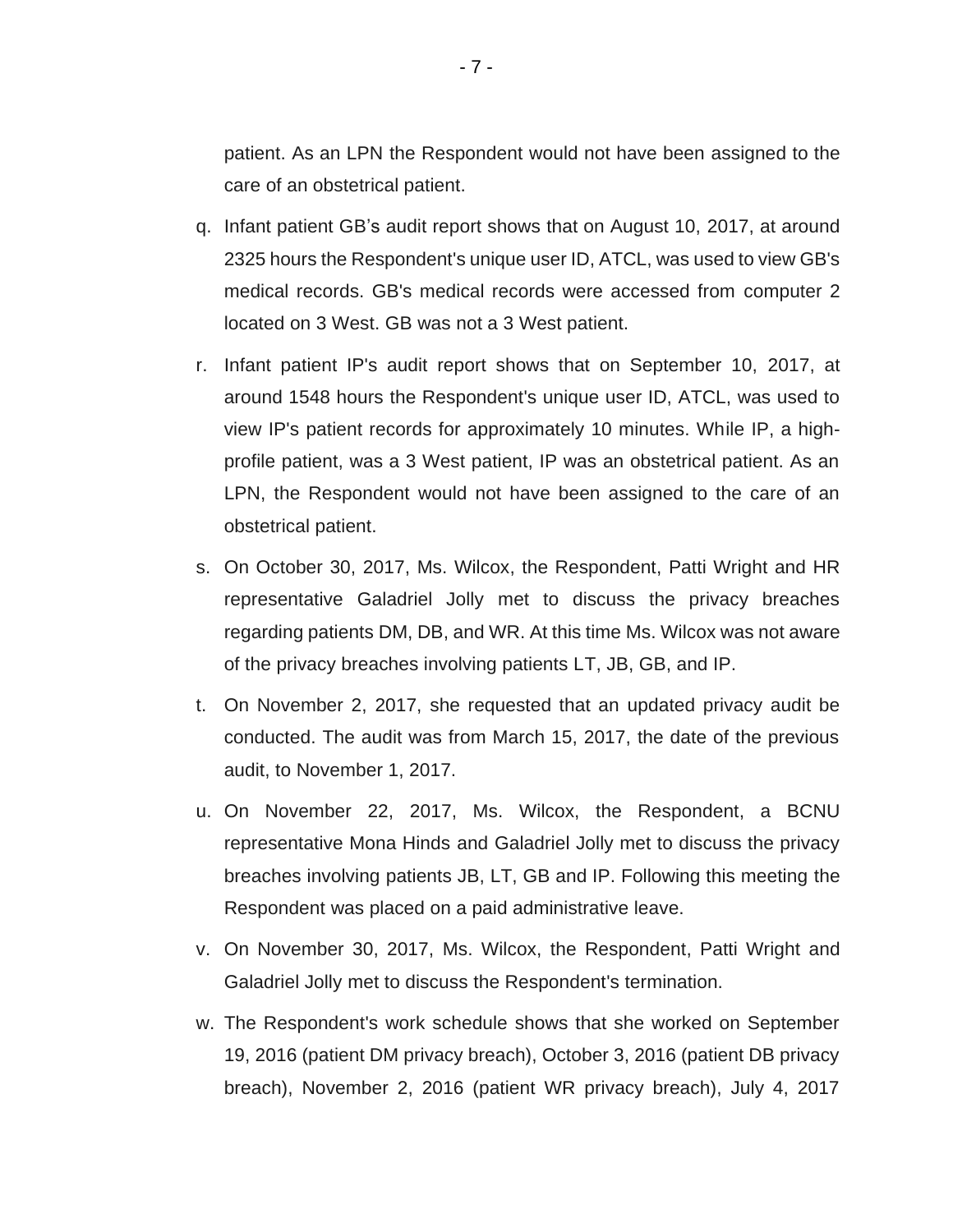(patients JB and LT privacy beach), August 10, 2017 (patient GB privacy breach), and September 10, 2017 (patient IP privacy breach).

- x. On December 21, 2017 Ms. Wilcox submitted a privacy breach complaint to the College of Licensed Practical Nurses of British Columbia ("CLPNBC"), BCCNM's legacy college (the "Complaint").
- 16. During her testimony, Ms. Wilcox clarified that Exhibit Q at paragraph 24 of her affidavit was the incorrect document; however, the first sentence of paragraph 24 remains accurate. She testified that the notes at Exhibits H, M, N and O of her affidavit were Galadriel Jolly's notes. Ms. Wilcox clarified some of the labelling in the audit documents attached to her affidavit, as follows:
	- a. At Tab D, "client" refers to "computer".
	- b. The numbers after the letter "C" refer to the computers on 3 West.
	- c. The reference to "modified" does not mean that a document was altered.
	- d. The reference to "start" refers to the first access.
	- e. Where the audit documents shows "end" twice, the first refers to exiting the chart, and the second refers to exiting the electronic record.
- 17. The Respondent testified on her own behalf. She provided the following evidence:
	- a. She re-iterated the contents of her email of November 8, 2020, in which she wrote:

…

The only thing I'd like to say in my defence is:

Yes I did access my relatives files while he was in the emergency as my mother was his POA at time and he wanted her to know what was happening.

The other was a acquaintance that I went to high school with that I barely knew and was concerned why her baby was in the NICU. I never told any one the information I saw while looking at screen.

There was one other I believe I had looked up when i was on the front desk when the hospice home had called re information.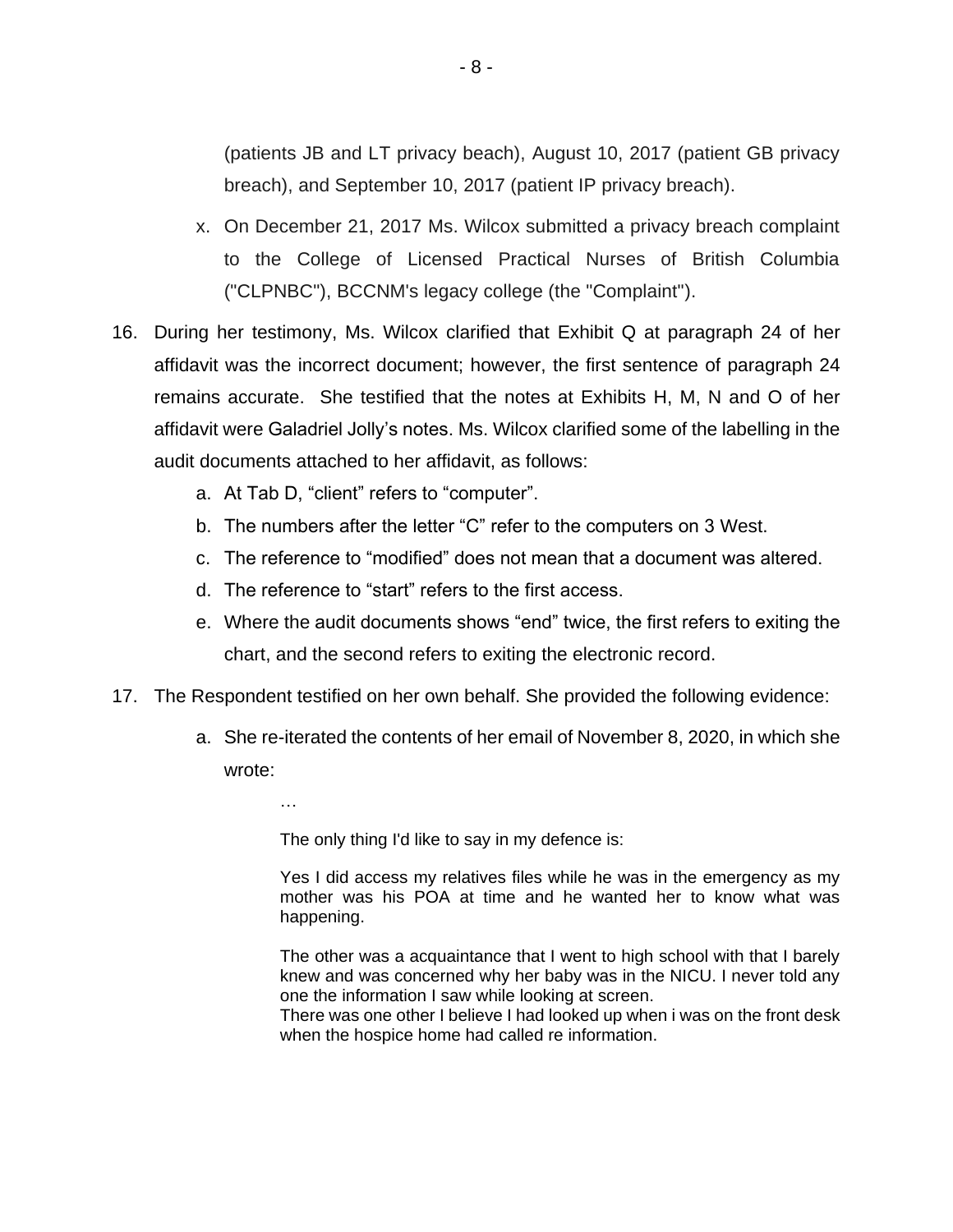I understand fully the 2 things were a breach and apologize immensely for doing so. I can say for certainty that I didn't use any of the information maliciously. I do miss nursing almost every day.

Other than that, to the best of my recollection I never accessed any information that would be considered a privacy breach.

- b. In response to the Panel's question asking which specific allegations in the Citation she admits or denies, the Respondent stated that she denies the allegations in paragraph 1(a),(b) and (f) of the Citation, and that she admits the allegations in paragraph 1(c). With respect to paragraph 1(d), the Respondent stated that JB was the baby, and that she was not certain whether she accessed the mother's medical files or just the baby's. The Respondent further stated, "I deny that one unless that is the one I was working on the desk for, which would make sense." In relation to paragraph 1(e) the Respondent agreed the mother of GB is BB.
- c. The Respondent also testified that she was aware that the allegations against her were serious, she knew that her actions were wrong, and she apologized.

## **G. Submissions**

- 18. The Respondent submits she never used any of the information she accessed to harm or hurt any patient. She says that she kept all information confidential except the information which her uncle wanted her mother to know. She also apologized for her actions.
- 19. The College submits that the Respondent's breach of patient privacy amounts to a breach of professional standards and constitutes professional misconduct.
- 20. At the times of the alleged privacy breaches the Respondent was a registrant of the CLPNBC. The Professional Standards for LPNs which the College submits the Respondent breached are the Responsibility and Accountability Standard, as well as the Ethical Practice Standard. The College further submits that the Respondent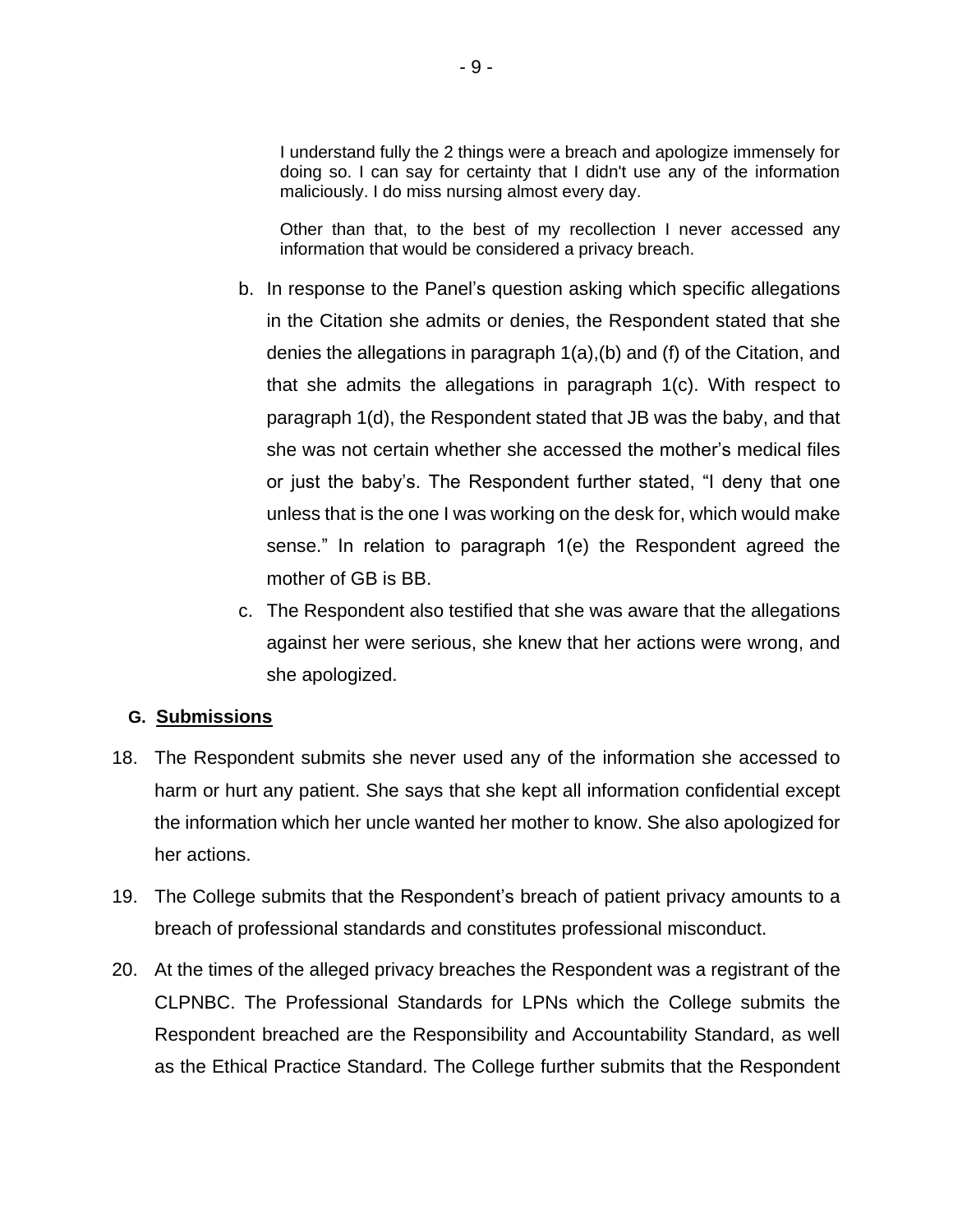breached the Privacy and Confidentiality Standard, which explicitly and unambiguously states: "Access information for your assigned clients only."

- 21. The College submits the elements comprising unprofessional conduct are noted in the Act and have been judicially considered. Section 26 of the Act defines "unprofessional conduct" as including "professional misconduct". Section 26 defines "professional misconduct" as including, "sexual misconduct, unethical conduct, infamous conduct and conduct unbecoming of a member of the health profession".
- 22. Unprofessional conduct can be broadly thought of as conduct "which violates the ethical code or rules of a profession or such conduct which is unbecoming a member of the profession in good standing".

#### *Re McLellan* CRNBC 2018

- 23. The College relies on *Pearlman v. Manitoba Law Society Judicial Committee*, [1991] 2. S.C.R. 869 in which the Supreme Court of Canada held that professional misconduct is "conduct which would be reasonably regarded as disgraceful, dishonorable, or unbecoming of a member of the profession by his well-respected brethren in the group – persons of integrity and good reputation amongst the membership".
- 24. The College submits that allegations 1(a) to (f) of the Citation relate to privacy breaches. It argues that the privacy of a patient's personal health information is sacrosanct. Patients must trust that their sensitive personal health information will be handled in a professional manner. Furthermore, patients have the right to the expectation that unauthorized individuals who are not in their circle of care will not breach their privacy.
- 25. Relying on the cases of *College of Physicians and Surgeons of Ontario* v. *Dr. Garcia*  2018 ONCPSD 35 and *College of Nurses of Ontario v. Evoy* 2019 CanLII 130825, the College submits the nurse client relationship is built on trust and respect. Nurses have a legal and ethical obligation to maintain confidentiality and privacy of patient health information.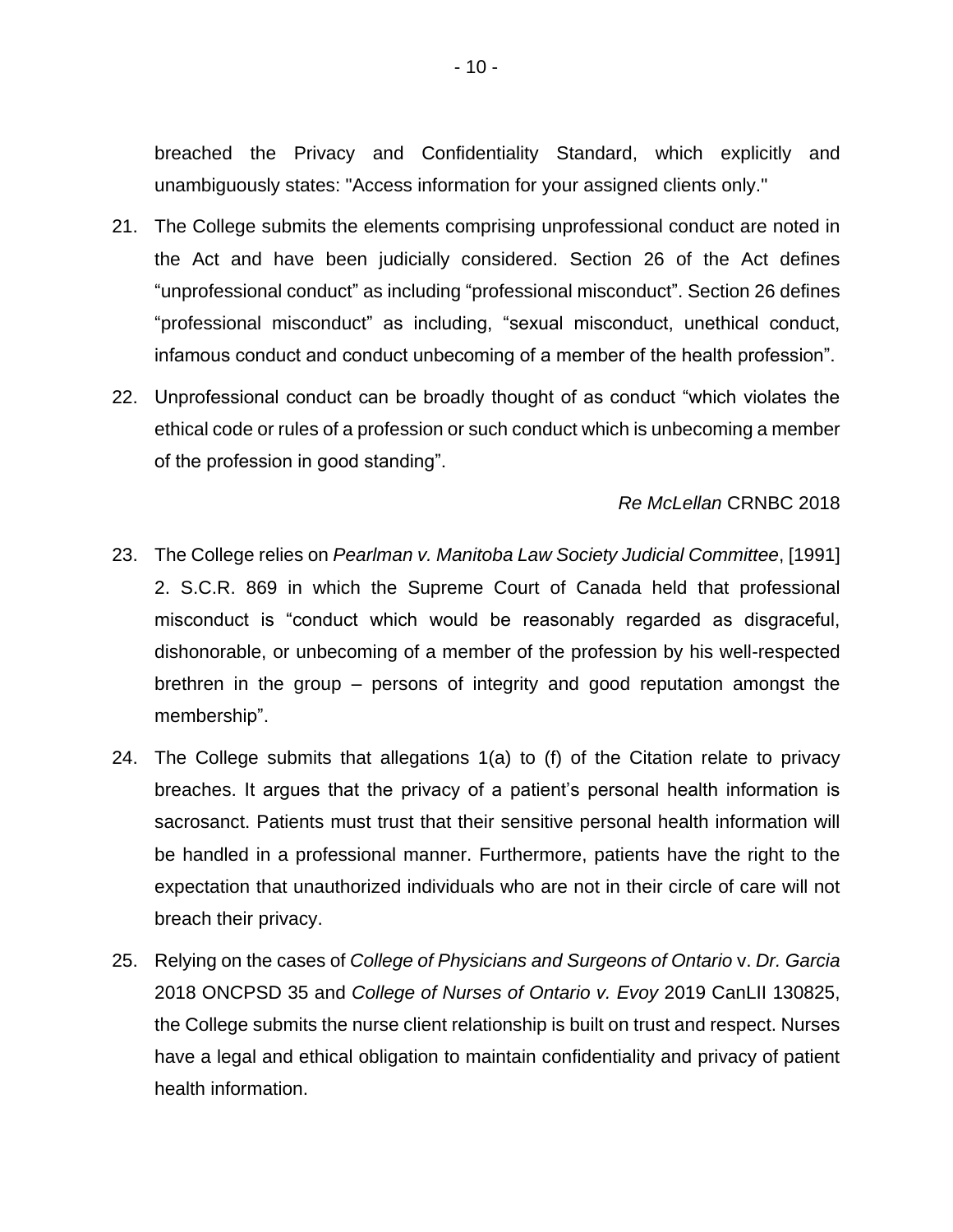- 26. The College submits that by accessing the patient records of seven patients not in her care, on six separate days, the Respondent repeatedly breached her ethical and legal obligations to maintain patient privacy.
- 27. The College submits Ms. Wilcox's affidavit evidence establishes that despite the Respondent's employer having met with her regarding her unauthorized access of patients DM, DB and WR's medical records, and the Respondent retaking Interior Health's Privacy and Security course on May 22, 2017, she continued to access the medical records of patients not in her direct care, namely patients JB, LT, GB, and IP. The College says that this evidence is proof of the Respondent's wanton disregard for patient privacy and establishes a *prima facie* case of professional misconduct.
- 28. The College also argues that in the Respondent's November 8, 2020 email to the Panel she admits to accessing the medical records of a relative. From the March 14, 2017 meeting notes, this relative appears to be patient WR. The College submits the Respondent also admitted to looking up the records because her mother, who was the patient's power of attorney, "wanted to know what was happening". The College says this evidence amounts to an admission by the Respondent that she breached patient privacy to her mother.
- 29. The College submits that in her email, the Respondent also admitted to accessing the records of an "acquaintance" with whom she went to high school and who she "barely knew". She stated that she looked up the patient records out of concern because the baby was in the neonatal intensive care unit ("NICU"). From the November 22, 2017 meeting notes, this appears to be infant patient GB.
- 30. The College argues that the Respondent's evidence that to the best of her recollection she did not breach the privacy of any other patient must be rejected. It says the patient audit reports are proof to the contrary. The College submits that without any evidence disputing the validity of the audit reports, the reports amount to proof on a balance of probabilities that the Respondent accessed the medical records of patients DM, DB, JB, LT, and IP, in addition to WR and GB.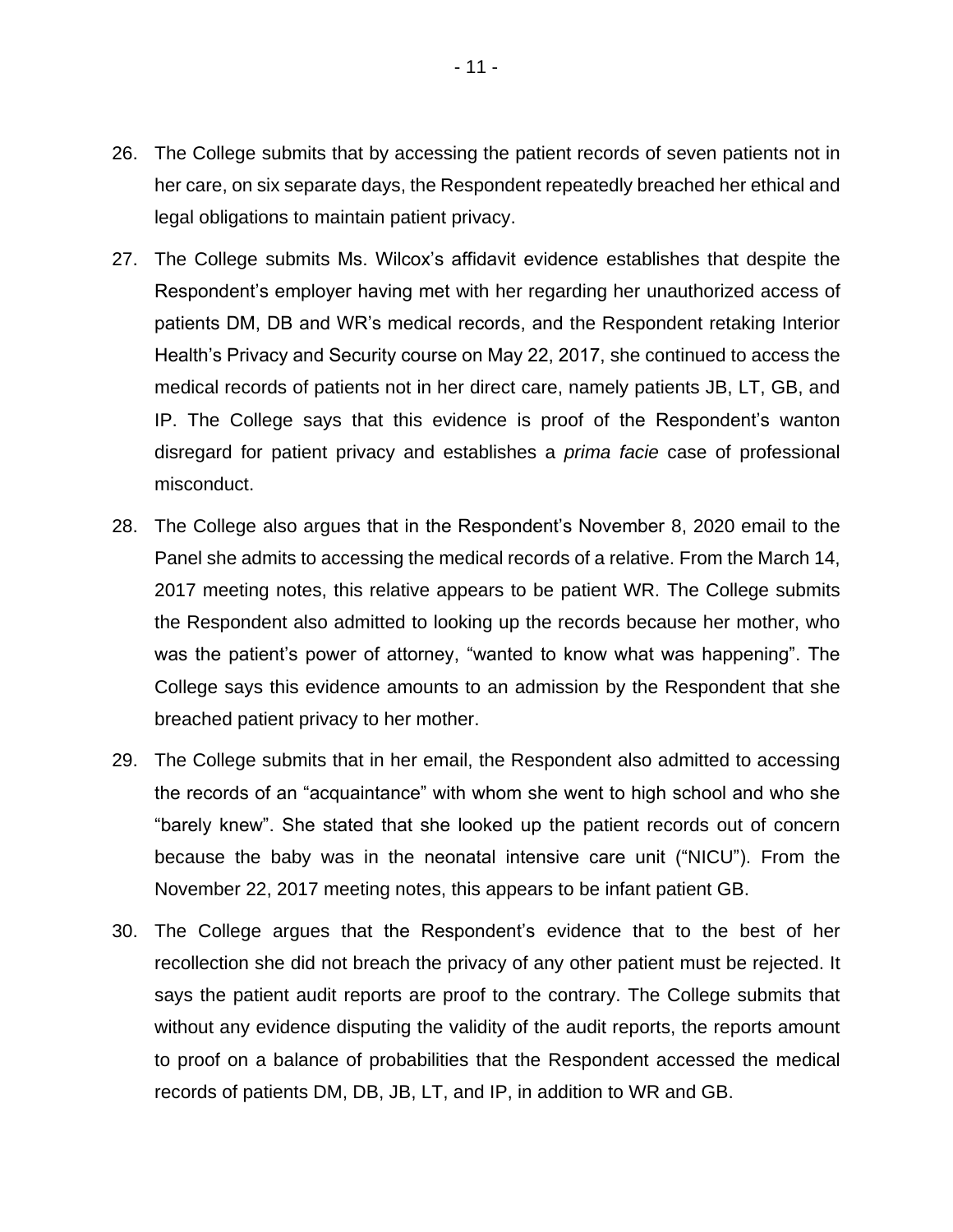31. The College says that allegation 1 of the Citation has been proven on a balance of probabilities, that the Respondent has breached the Professional and Practice Standards imposed by the College under the Act, and that her proven conduct amounts to professional misconduct.

# **H. Analysis**

32. At the time the Citation was issued, the governing body for nursing in British Columbia was the BCCNP. BCCNP is an amalgamation of three pre-existing regulatory bodies, including the CLPNBC. In September 2020, BCCNP and the British Columbia College of Midwives amalgamated to form the BCCNM. In accordance with Part 2.01 of the HPA, BCCNM remains seized of complaints investigated and discipline proceedings commenced by BCCNP. This includes the Citation, which was issued by BCCNP.

# **Allegation 1**

1. Beginning on or about September 19, 2016 to September 10, 2017, you failed to maintain patient privacy and confidentiality when you accessed patient medical records without authorization, contrary to one or more of the following Professional Standards and/or Practice Standards: the Responsibility and Accountability Professional Standard, the Ethical Practice Professional Standard, and the Privacy and Confidentiality Practice Standard. Specifically,

a) On or about September 19, 2016, you failed to maintain patient privacy and confidentiality when you accessed the medical file of patient DM, without authorization,

b) On or about October 3, 2016, you failed to maintain patient privacy and confidentiality when you accessed the medical file of patient DB, without authorization,

c) On or about November 2, 2016, you failed to maintain patient privacy and confidentiality when you accessed the medical file of patient WR, without authorization,

d) On or about July 4, 2017, you failed to maintain patient privacy and confidentiality when you accessed the medical files of patient LT (baby) and JB (mother), without authorization,

e) On or about August 10, 2017, you failed to maintain patient privacy and confidentiality when you accessed the medical files of patient GB (baby), without authorization, and

f) On or about September 10, 2017, you failed to maintain patient privacy and confidentiality when you accessed the confidential medical files of patient IP (baby), without authorization.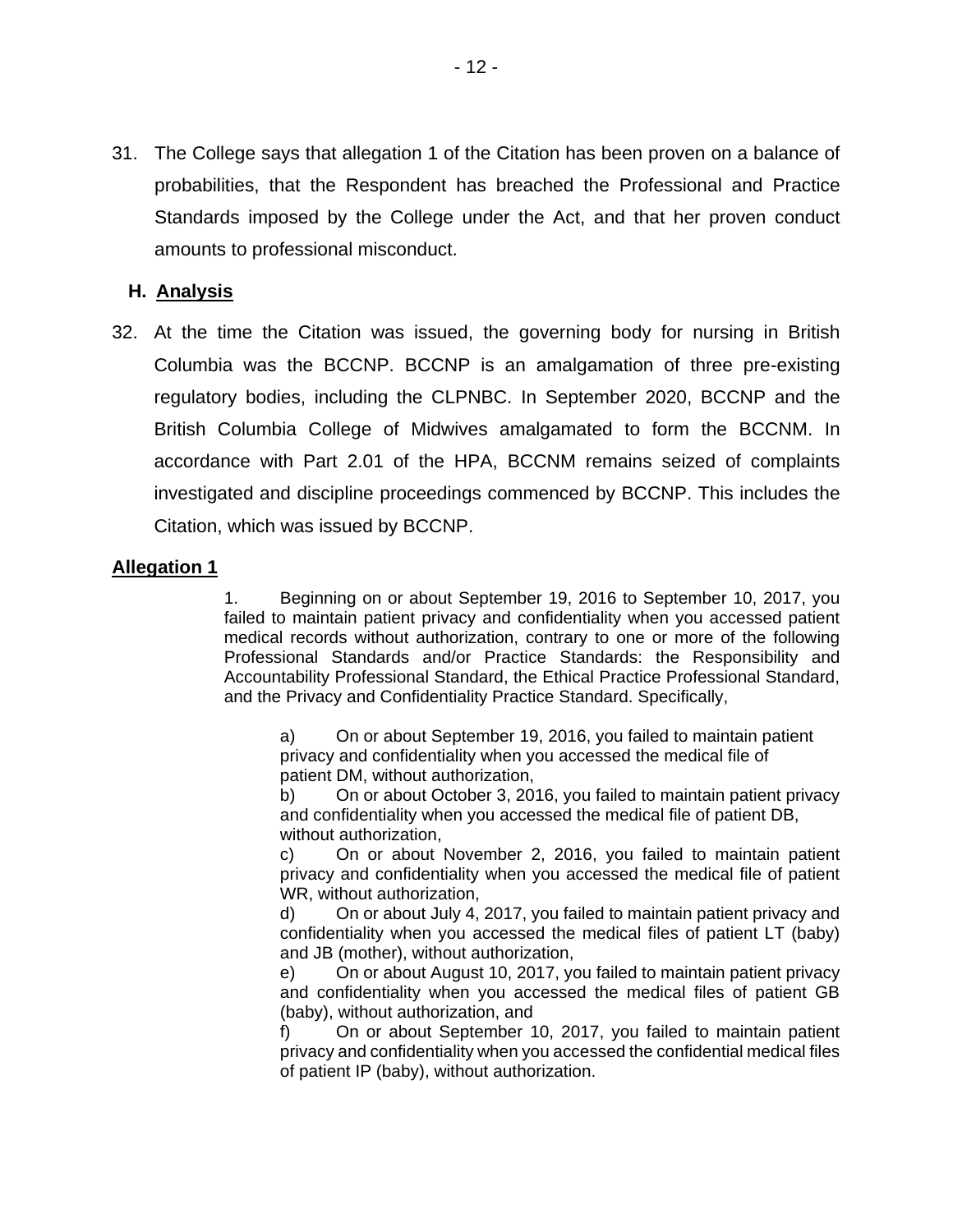The conduct outlined in 1(a) to 1(f) also constitutes unprofessional conduct, or breach of the Act or bylaws, under s.39 (1) of the Act.

- 33. There are three primary components to the above noted allegations. First, the Respondent is alleged to have failed to maintain patient privacy and confidentiality when she accessed patient medical records without authorization on various dates. Second, that conduct is alleged to be contrary to one or more Professional Standards and/or Practice Standards. Finally, the conduct is alleged to constitute unprofessional conduct, or a breach of the Act or bylaws.
- 34. The Citation refers to both "patient medical records" and "medical files". The College (and the Respondent) did not define those terms or suggest there was any distinction between a "record" and a "file". The Panel considers that, in the context of this case, there is no meaningful distinction as to how those two terms are used. Both terms are used in these reasons to refer to the personal and confidential information held by a health authority about patients.

#### *Access of medical files without authorization*

- 35. The Respondent has made admissions and partial admissions with respect to three of the allegations in the Citation: allegations 1(c), 1(d) and (1e).
- 36. The Respondent admits and the Panel finds that on November 2, 2016, the Respondent accessed the medical file of a relative, patient WR (allegation 1(c)) and that she thereafter provided that patient's information to her mother.
- 37. The Panel finds that on July 4, 2017, the Respondent accessed the medical files of infant patient LT and JB (allegation 1(d)). The Respondent admitted to accessing the infant's medical files in allegation 1(d) though stated that the infant was JB. She testified she could not recall if she also accessed the mother's medical file. The Panel accepts Ms. Wilcox's clear and cogent evidence and finds that patients LT and JB were not the Respondent's patients, that the Respondent was working on July 4, 2017, and that the Respondent accessed LT and JB's medical files. The Panel accepts Ms. Wilcox's evidence that references in her affidavit to LV are actually meant to refer to LT. Exhibits I and J to Ms. Wilcox's affidavit indicate that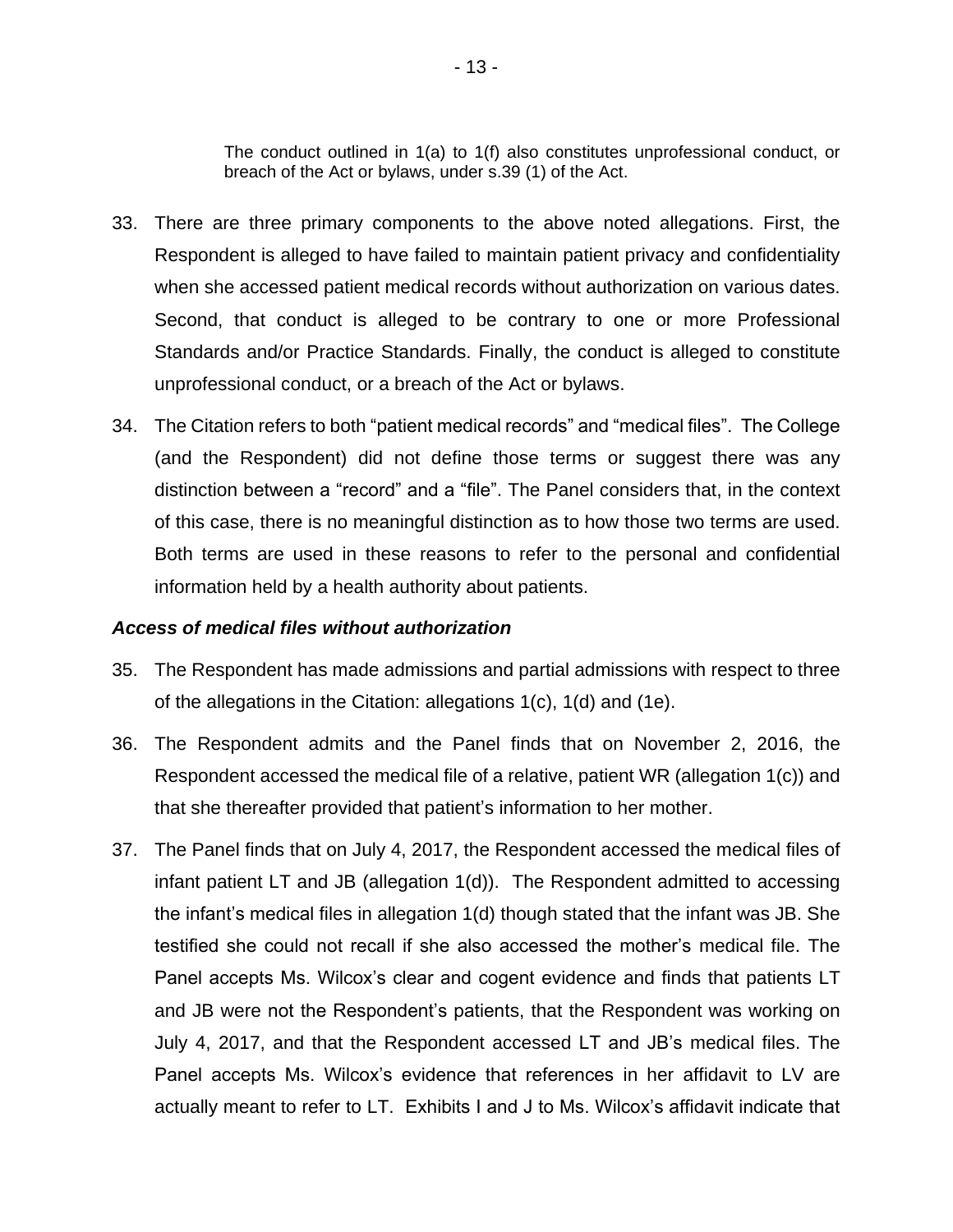LT is the baby and JB is the mother. Moreover, Ms. Wilcox's testified orally as to which patient was the mother and which patient was the daughter. The Panel prefers Ms. Wilcox's evidence to the Respondent's given the Respondent's uncertain recollection regarding access to the mother's medical files. The Panel finds based upon the information before it that it is more likely than not that LT is in the infant patient and JB is the mother.

- 38. The Panel finds that on August 10, 2017, the Respondent accessed the medical file of infant patient GB (allegation 1(e)). In her testimony, the Respondent admitted to accessing the medical file of an "acquaintance" with whom she went to high school and whom she "barely knew". She stated that she looked up the records out of concern because the baby was in the NICU. From the November 22, 2017 meeting notes, this is consistent with being infant patient GB. The Panel further accepts Ms. Wilcox's clear and cogent evidence and finds that patients GB was not the Respondent's patient, that the Respondent was working on August 10, 2017, and that the Respondent accessed GB's medical file.
- 39. The Panel does not accept the Respondent's evidence that she did not access any other patients' medical files. The Panel accepts the College's submission that the patient audit reports are evidence to the contrary. The Panel finds that the patient audit reports, the validity of which was not disputed by the Respondent, establish that the Respondent accessed the medical files of all patients referenced in the Citation: DM, DB, WR, LT, JB, GB and IP.
- 40. The Panel accepts all of Ms. Wilcox's testimony and the patient audit reports, and finds that:
	- a. The Respondent worked as an LPN in the Hospital's Women's Health and Children's Services ward, which is located on 3 West, and is a female only ward. 3 West provides care to medical, gynecological, and obstetrical patients. LPNs working on 3 West are only assigned medical and gynecological patients, they are never assigned obstetrical patients.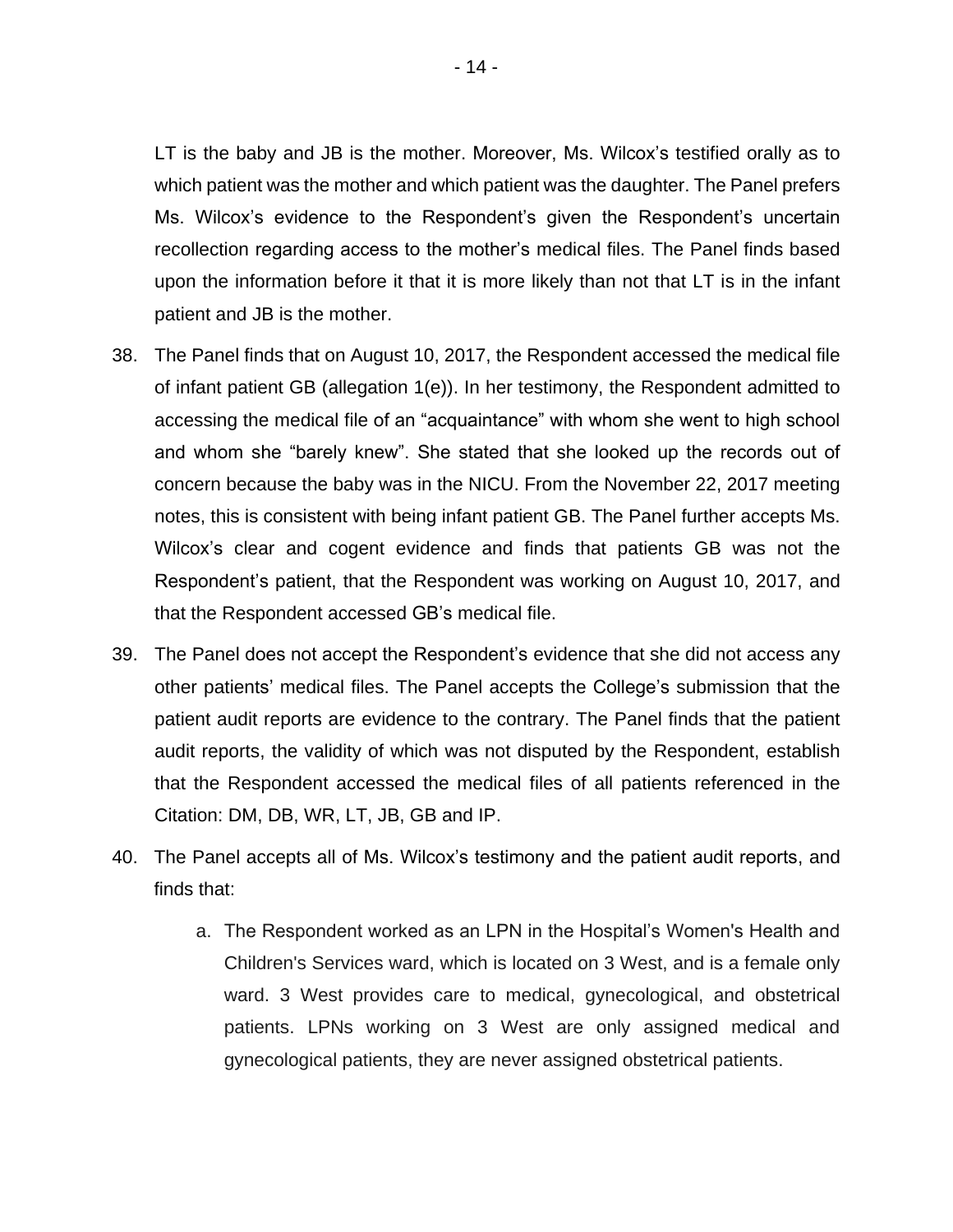- b. All computers on 3 West are accessed through a Tap and Go system. This system requires users to gain access to computers by tapping their unique ID badge on the computer card reader. Once a user has tapped their unique ID badge and gained access to the computer, an audit of that user can identify all patient records viewed by that user. The audit report indicates the date, time, type of record accessed, computer location, and the accessor's unique user ID. All 3 West computers have the location code RIHW3WC. The Respondent's unique user ID was ATCL.
- c. Patient DM's audit reports shows that on September 19, 2016 at around 0544 hours the Respondent's unique user ID, ATCL, was used to view DM's medical records. DM's medical records were accessed from computer 3 located on 3 West. DM was a male patient and not a 3 West patient.
- d. Patient DB's audit report shows that on October 3, 2016 at around 1044 hours the Respondent's unique user ID, ATCL, was used to view DB's medical records. DB's medical records were accessed from computer 1 located on 3 West. DB was a male patient and not a 3 West patient.
- e. Patient WR's audit report shows that on November 2, 2016 the Respondent's unique user ID, ATCL, was used to view WR's medical records on two occasions. The first occasion was at around 0454 hours from computer 2 located on 3 West. The second occasion was at around 0650 hours from computer 7 located on 3 West. WR was a male patient and not a 3 West patient.
- f. Patient JB's audit report shows that on July 4, 2017 at around 1737 hours the Respondent's user ID, ATCL, was used to view JB's medical records. Patient JB is patient LT's mother. While JB was a 3 West patient, JB was an obstetrical patient. As an LPN the Respondent would not have been assigned to the care of an obstetrical patient.
- g. Infant patient LT's audit report shows that on July 4, 2017 at about 1738 hours the Respondent's unique user ID, ATCL. was used to view LT's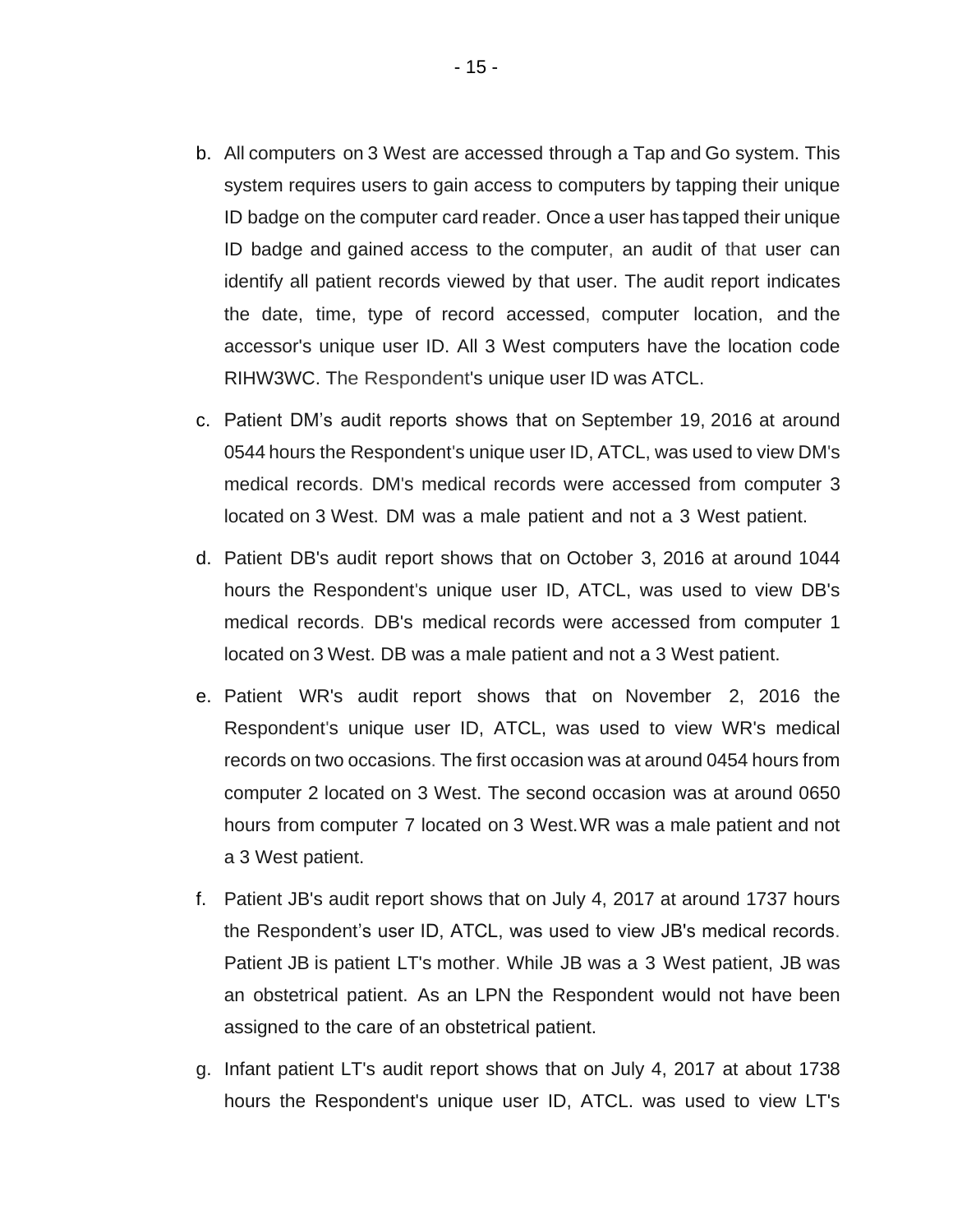medical records. While LT was a 3 West patient, LT was an LPN the Respondent would not have been assigned to the care of an obstetrical patient.

- h. The audit report of infant patient GB shows that on August 10, 2017 at around 2325 hours the Respondent's unique user ID, ATCL, was used to view GB's medical records. GB's medical records were accessed from computer 2 located on 3 West. GB was not a 3 West patient.
- i. Infant patient IP's audit report shows that on September 10, 2017, at around 1548 hours, the Respondent's unique user ID, ATCL, was used to view IP's patient records for approximately 10 minutes. IP was a high-profile patient and a 3 West patient. IP was also an obstetrical patient. As an LPN, the Respondent would not have been assigned to the care of an obstetrical patient.
- j. The Respondent's work schedule shows that she worked on September 19, 2016 (patient DM privacy breach), October 3, 2016 (patient DB privacy breach), November 2, 2016 (patient WR privacy breach), July 4, 2017 (patients JB and LT privacy beaches), August 10, 2017 (patient GB privacy breach), and September 10, 2017 (patient IP privacy breach).
- 41. The Panel finds Ms. Wilcox's evidence is clear, convincing, and cogent, and it accepts her evidence. The Panel finds that Ms. Wilcox' evidence establishes that the Respondent worked on 3 West, that she was working on each of the dates in question, and that she accessed patient DM's medical file on September 19, 2016, patient DB's medical file on October 3, 2016, Patient WR's medical file on November 2, 2016, patients JB's and LT's medical files on July 4, 2017, patient GB's medical file on August 10, 2017, and patient IP's medical file on September 10, 2017.
- 42. The Panel further finds that Ms. Wilcox's evidence establishes that patients DM, DB, WR, JB, LT, GB and IP were not the Respondent's patients on the dates and times when she accessed their medical files.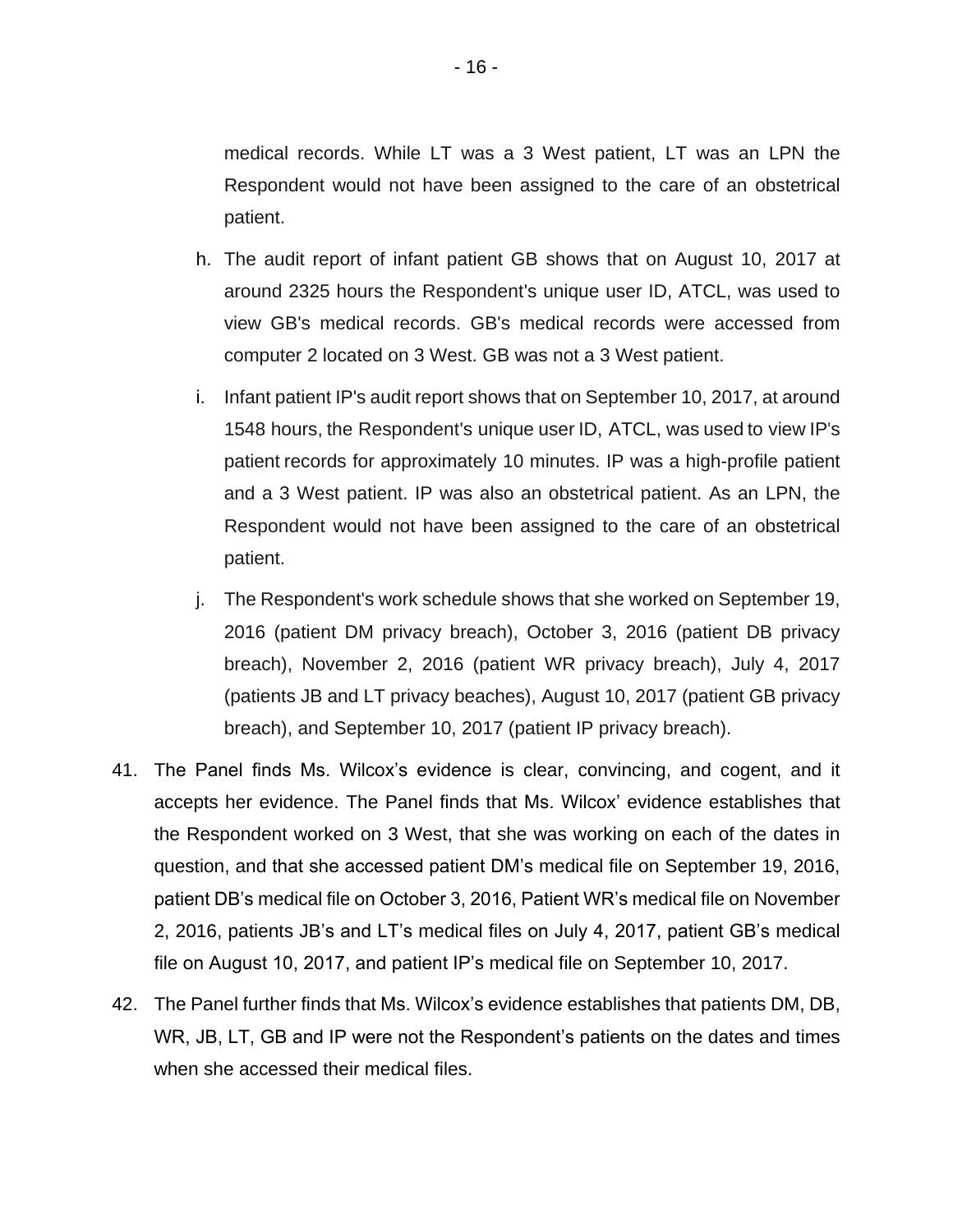43. Interior Health's policies establish that access to medical files of patients not under a user's direct care constitutes "unauthorized access". Interior Health Administrative Policy Manual on Privacy and Management of Confidential Information, which was in effect throughout the Respondent's employment at the Hospital, provides detailed definitions of what constitutes patient confidential information, what constitutes access to such information and also the consequences of an employee of the Hospital's breach of patient information. Section 2 provides that "Confidentiality is the duty to ensure that personal information is kept private and is accessible only to authorized persons". The definition of "confidential information" is very broad and includes personal information about an individual. The definition of "access" includes viewing information on paper or in electronic form. Interior Health's policy limits access to personal and confidential information for specific purposes. The relevant policy excerpts are set out below:

### 1.0 PURPOSE

This Policy is intended to provide a consistent approach for protecting the personal informationand other confidential information under the custody and control of Interior Health. The Policy also ensures that staff and agents of Interior Health are aware of and acknowledge the ethical and legal obligations, and consequences of non-compliance.

#### 2.0 DEFINITIONS

Access includes viewing information on paper or in electronic form, or through dialogue.

Clients include patients, residents, and persons in care in Interior Health facilities andprograms.

Confidentiality is the duty to ensure that personal information is kept private and is accessible only to authorized persons;

Confidential Information, whether oral, written and electronic or film, includes the following:

- a) personal information about any individual that includes their:
- name, address or telephone number
- race, national or ethnic origin, colour, or religious beliefs or associations
- age, sex, sexual orientation, marital status or family status
- Personal Health Number (PHN), Identification number, symbol or other particular assigned to them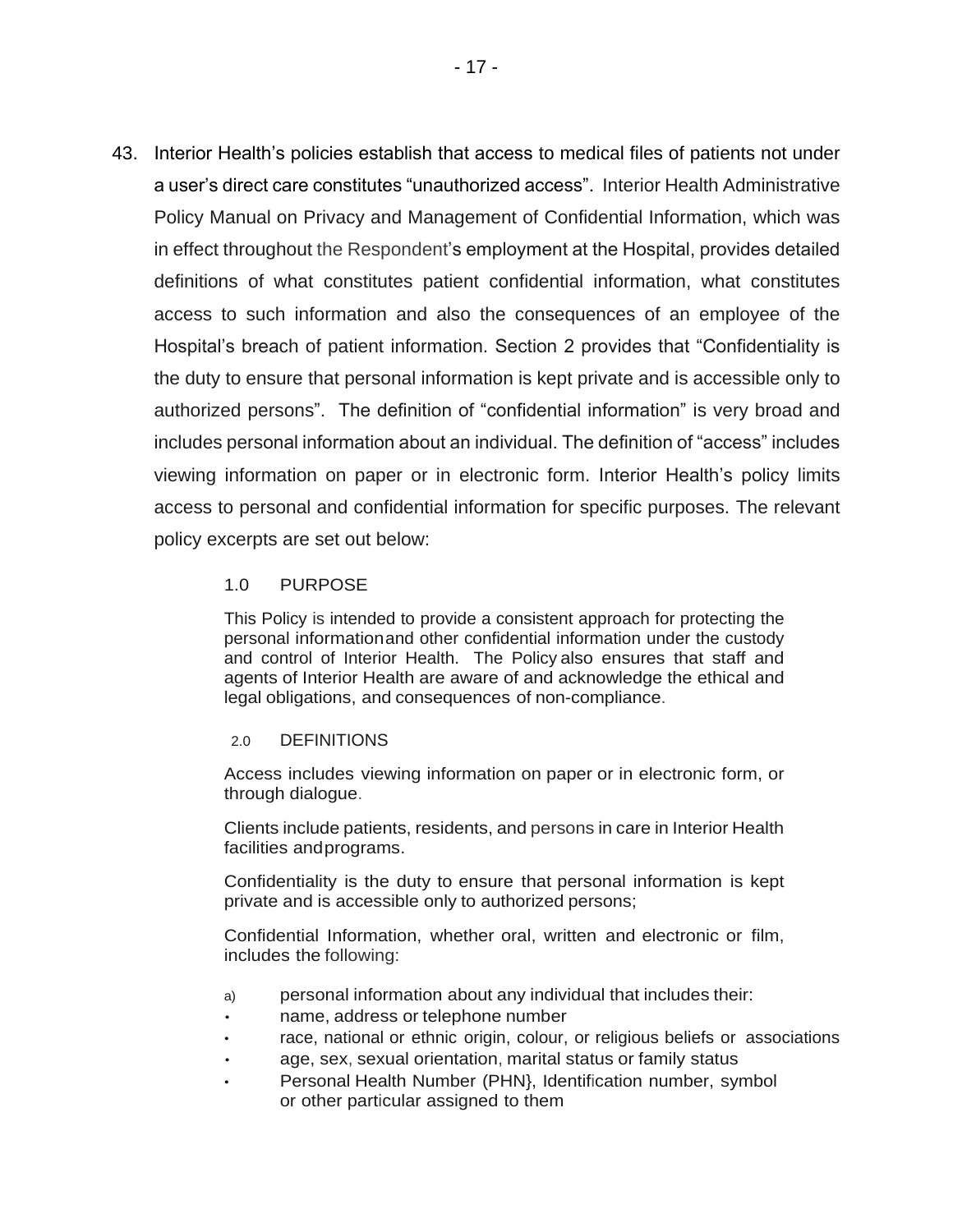- fingerprints, blood type or inheritable characteristics
- health care history, including a physical or mental disability
- information about their educational, financial, criminal or employment history
- personal views or opinions, except if they are about someone else
- and anyone else's opinions about themselves
- b) business information collected or created by Interior Health that exists regardless of form and includes, but is not limited to:
	- information provided to Interior Health by an external vendor or service provider which, if disclosed, would harm the business interests of the third party
	- information prepared as part of pending or ongoing litigation, law enforcement investigation, quality assurance review, Workers Compensation Board or Ombudsman investigation
	- information related to credentialing, discipline, privilege, quality assurance reviews and external review of quality of care
	- in-camera deliberations of Interior Health where such topics as budget strategies, personnel,labour relations, land acquisitions or litigation may be discussed
	- unpublished statistical information and internal correspondence related to organizationalinitiatives
	- information supplied in confidence to a mediator or arbitrator to resolve or investigate alabour relations dispute
- c) information that, if disclosed without authorization, could be prejudicial to the interests of Interior Health and associated individuals or agencies; and
- d) organizational business information that would harm Interior Health's financial interests and/or information that relates to the management of Interior Health that has not yet been implemented or made public; such as information that identifies the security architecture and infrastructure of the organizations' information systems

3.0 POLICY

..

Interior Health has value-based, ethical and legal obligations for the custody and control of personal and confidential information. Interior Health recognizes:

- the rights of individuals to protection of privacy regarding all aspects of their personal and business information, in keeping with the FIPPA and PHIAPPA.
- its requirement to inform individuals that there are circumstances that may override their right to privacy when personal information will be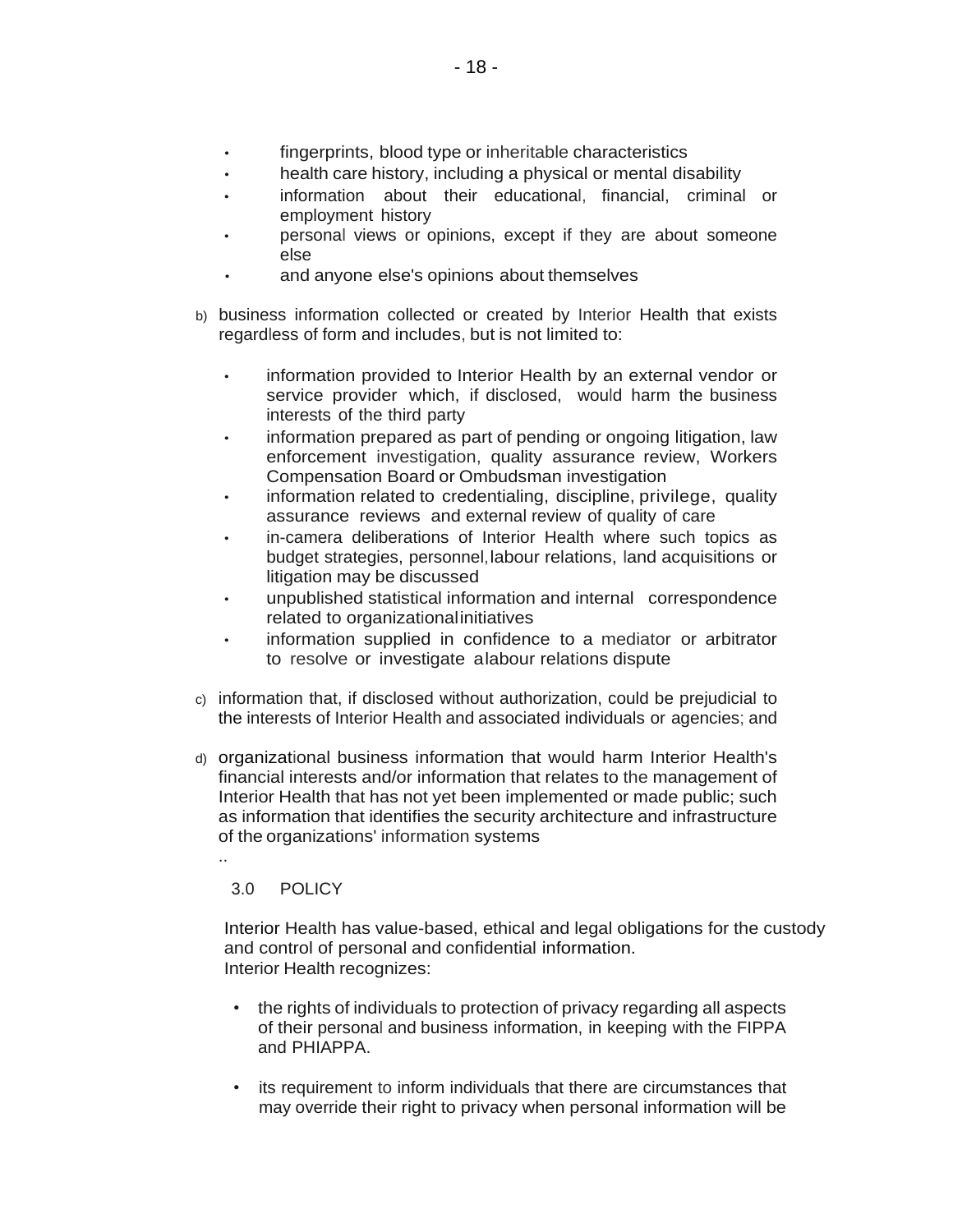shared with authorized individuals.

3.1 Scope

The obligations outlined in this policy apply to all Interior Health (services, programs and agencies) users and information in any format, including but not limited to, conversational, paper, or electronic. This policy applies while in the course of working and conducting business for or onbehalf of Interior Health, including when off-duty and extends beyond the completion of the employment or business relationship with Interior Health. While clients and visitors do not fall under the scope of this policy, it is recommended that they be made aware of the nature of the policy and encouraged to uphold its theme of privacy and confidentiality as appropriate.

3.2 Collection, Use and Disclosure of Personal or Confidential Information

Interior Health expects that users will collect, use and disclose personal or confidential information;

- for purposes directly related to the delivery of health care services or for administration or employment purposes, and limit the collection to what is needed to fulfill the purposes identified;
- for any purpose where the individual has explicitly consented to the use of their information: and

Users are expected to comply with all Interior Health policies, procedures and guidelines for the release of confidential information. This includes information for education, teaching, research, quality improvement, or other secondary purposes, coordinated as follows:

- release of patient health information is managed by the local facility where the service was provided according to standard practices:
- release of all non-health information is managed by the Leader of Policy Development & Freedom of Information; and
- a release of information for research purposes must meet the standards as outlined by the Interior Health Research Ethics Board, FIPPA Section 35 and PHIAPPA Sections 14, 15 and 20.
- 3.3 Accessing or Sharing Personal and Confidential Information

Before personal or confidential information under the custody or control of interior Health is shared with a third party, the appropriate data access and confidentiality acknowledgement, information sharing agreement plan and/or a contract must be executed by the parties involved. All users must abide by the data access and confidentiality acknowledgement. The Information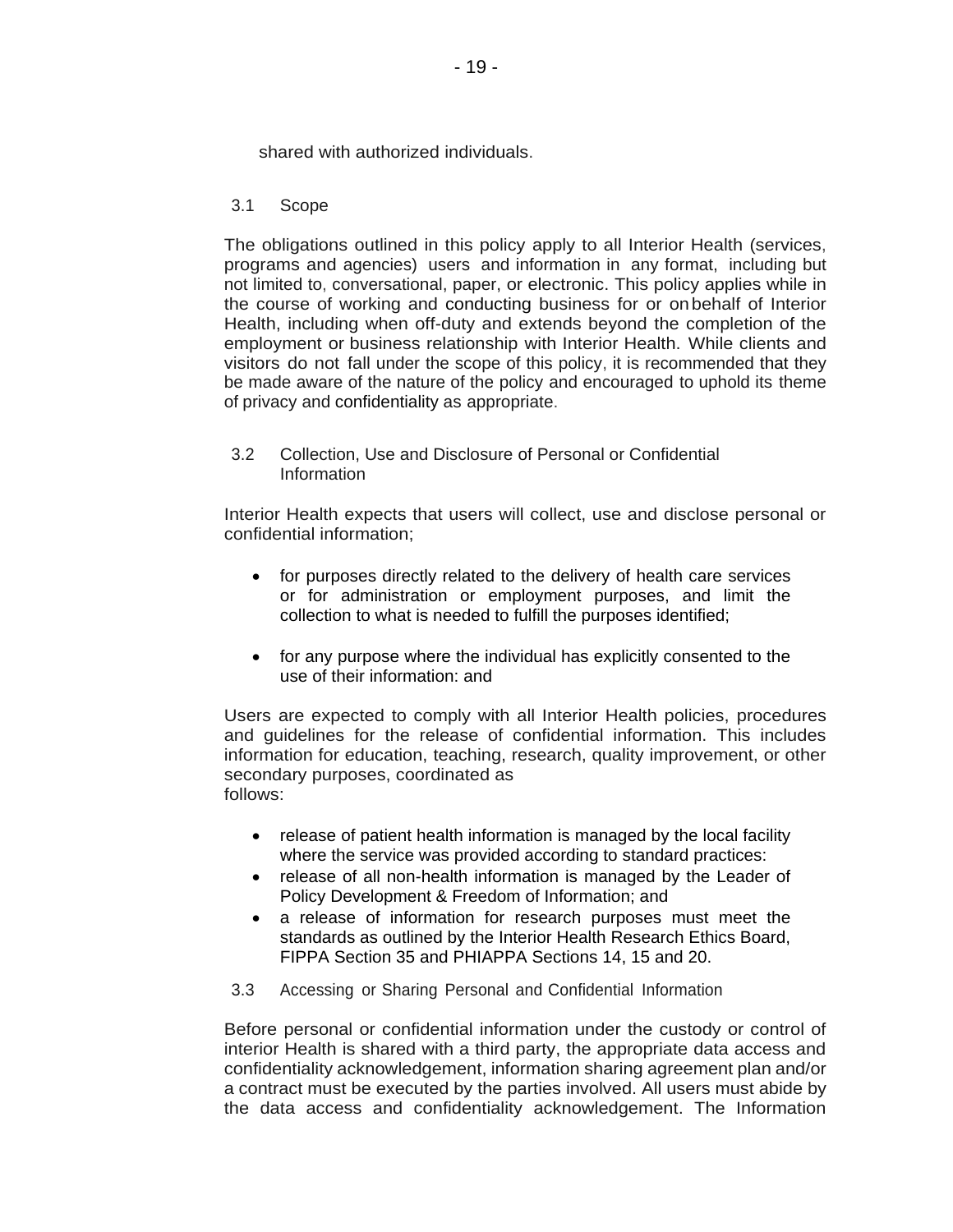Privacy & Security Office must review all information access agreements for third parties, information sharing agreements/plans and/or privacy schedules.

Users should take all reasonable steps to ensure no unauthorized personnel or third parties are provided with access to records containing personal or confidential information. Any third-party requests for access should be asked to produce identification and their legal authority to access the requested information.

Users are responsible for ensuring that no personal or confidential information is accessed, transferred or stored outside of Canada except with the explicit consent of the individual the information is about or where otherwise permitted by FIPPA legislation. The Information Privacy & Security Office must be consulted before any program is implemented in which personal or confidential information will be transmitted, transported or stored outside of Canada.

…

3.7 Failure to Comply

Interior Health considers intentional viewing (accessing} of personal and confidential information that is not required to carry out work-related responsibilities or the misuse of such information to be a breach of policy. (For examples of breaches, see Appendix A). Failure to comply with this policy may lead to termination of access, termination of employment, termination of contract. withdrawal of privileges and/or professional sanctions. (Policy Ref: AR0450 Managing Privacy & Security Breaches)

44. Appendix A of the Interior Health Administrative Policy Manual on Privacy and Management of Confidential Information, which was also in effect throughout the Respondent's employment at the Hospital, confirms that the review of medical information of a patient not in the nurse's care is contrary to the policy. Appendix 1 provides as follows:

> APPENDIX A - Examples of Inappropriate Use of Computer Networks and **Components**

- … 2. Examples of unauthorized access to data include:
	- Accessing the records of patients who are not under the user's direct care.
	- Accessing the user's own medical record, unless following Health Records' Release of Information Process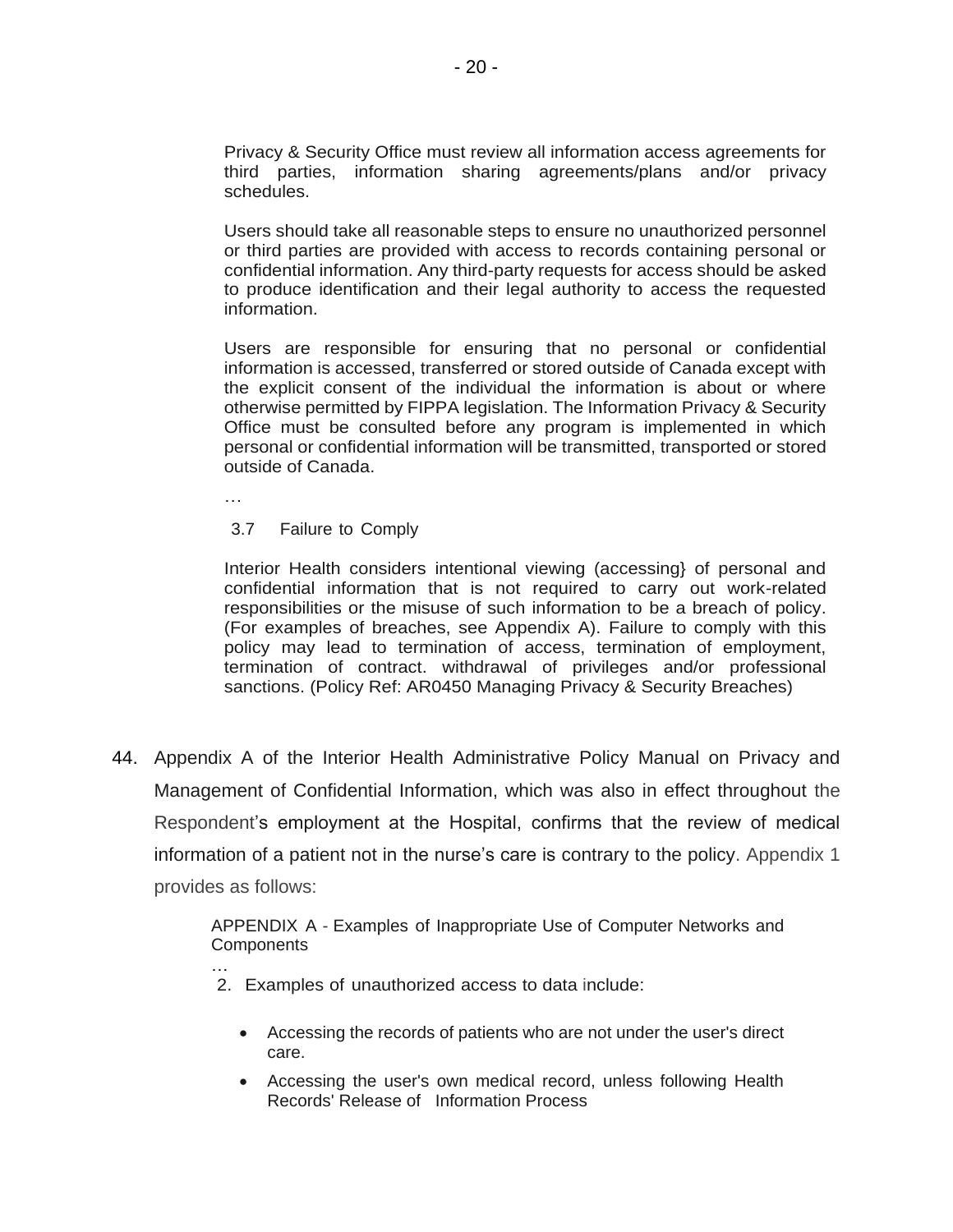45. The Panel finds that the Respondent's access of patient medical files was to patients who were not under her direct care, was done without authorization, and that as such, she failed to maintain the privacy and confidentiality of those patients.

## *Professional Standards and Practice Standards*

- 46. The Panel agrees with the College's submissions that by accessing the medical files of seven patients not in her care, on six separate days, the Respondent repeatedly breached her obligations to maintain patient privacy and confidentiality. At the material times, the Respondent was a registrant of the CLPNBC, and her conduct is contrary to CLPNBC's Privacy and Confidentiality Standard.
- 47. At the material times, CLPNBC's Privacy and Confidentiality Standard provided:

#### Privacy & Confidentiality

Practice standards set out requirements for specific aspects of LPN practice. They link with other CLPNBC standards, policies and bylaws and all legislation relevant to LPN practice.

#### What is Privacy & Confidentiality?

Licensed practical nurses (LPNs) have an ethical and legal responsibility to protect the privacy and confidentiality of clients' personal health information obtained while providing care.

Employers provide the organizational supports and systems necessary for LPNs to meet CLPNBC Standards of Practice.

#### **Principles**

- 1. LPNs collect and access clients' personal health information only for purposes that are consistent with their professional responsibilities.
- 2. LPNs ensure that clients are aware of their rights and have consented to the collection, use and disclosure of their personal health information.
- 3. LPNs safeguard information learned in the context of the nurse-client relationship and disclose this information outside of the health care team only with client consent or when there is an ethical or legal obligation to do so.
- 4. When disclosure of confidential information is required, LPNs restrict the amount of information disclosed and the number of people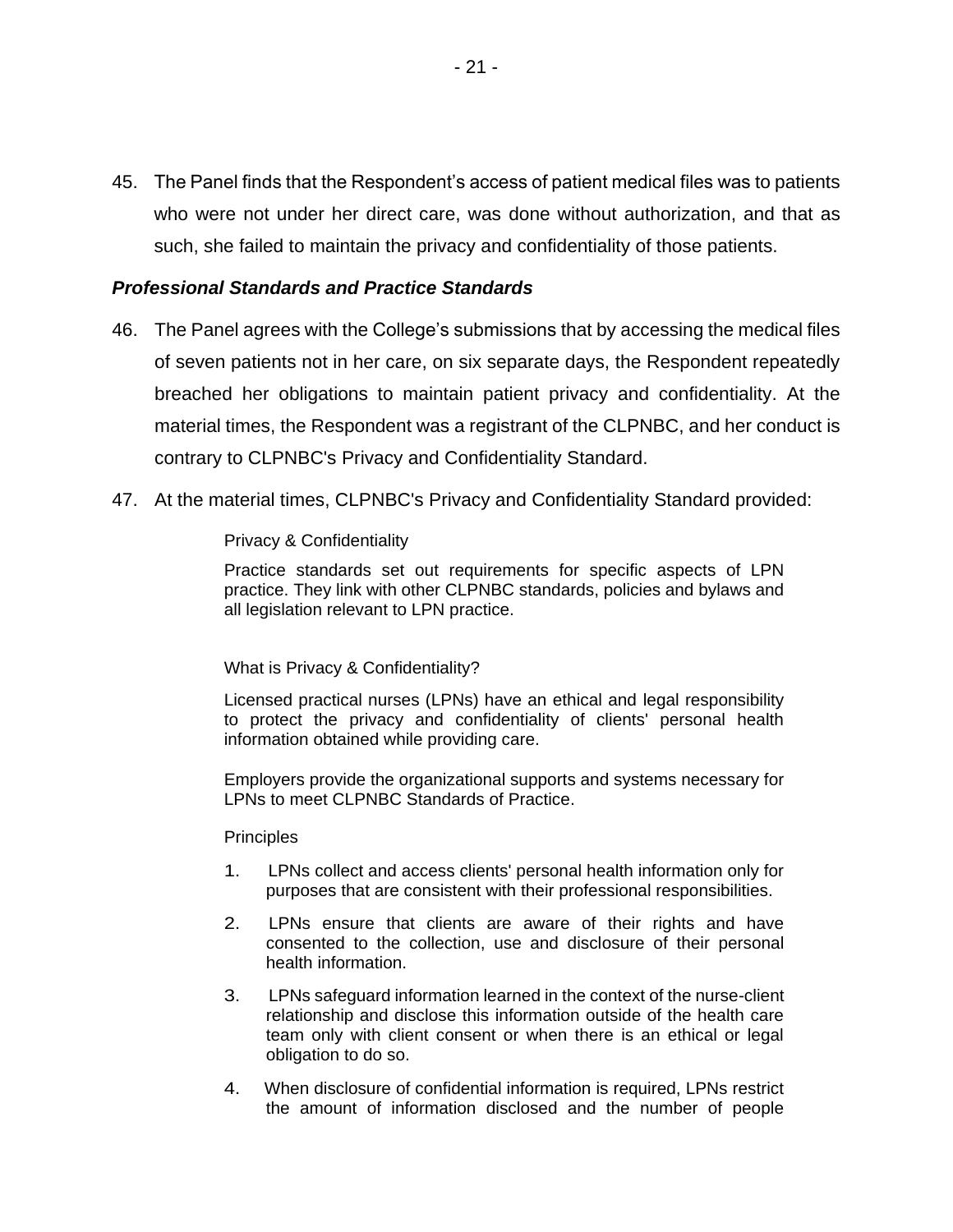informed.

- 5. LPNs take action if others inappropriately access or disclose a client's personal health information.
- 6. LPNs comply with any legal obligation to disclose confidential information that is imposed by legislation or required under a warrant, court order or subpoena.
- 7. LPNs disclose a client's personal health information to the appropriate authority if there is a substantial risk of significant harm to the health or safety of the client or others.

Applying the Principles to Practice

To manage privacy and confidentiality in your nursing practice, consider the following:

…

• Access information for your assigned clients only.

…

- 48. The Panel finds that the CLPNBC's Privacy and Confidentiality Standard is the expected and achievable level of performance for LPN registrants against which actual performance can be compared. It is the minimum level of acceptable performance or conduct for LPN registrants, including the Respondent.
- 49. CLPNBC's Privacy and Confidentiality Standard's explanatory note on how to apply the Privacy and Confidentiality Standard or principles in practice explicitly and unambiguously states: "Access information for your assigned clients only."
- 50. The Panel finds the CLPNBC's Privacy and Confidentiality Standard makes clear that the Respondent was only authorized to access the information of patients under her direct care.
- 51. As outlined above, the evidence before the Panel establishes that the Respondent failed to maintain patient privacy and confidentiality when she accessed patient DM's medical files on September 19, 2016, patient DB's medical files on October 3, 2016, Patient WR's medical files on November 2, 2016, patients JB's and LT's medical fileson July 4, 2017, patient GB's medical files on August 10, 2017, and patient IP's medical files on September 10, 2017 without authorization.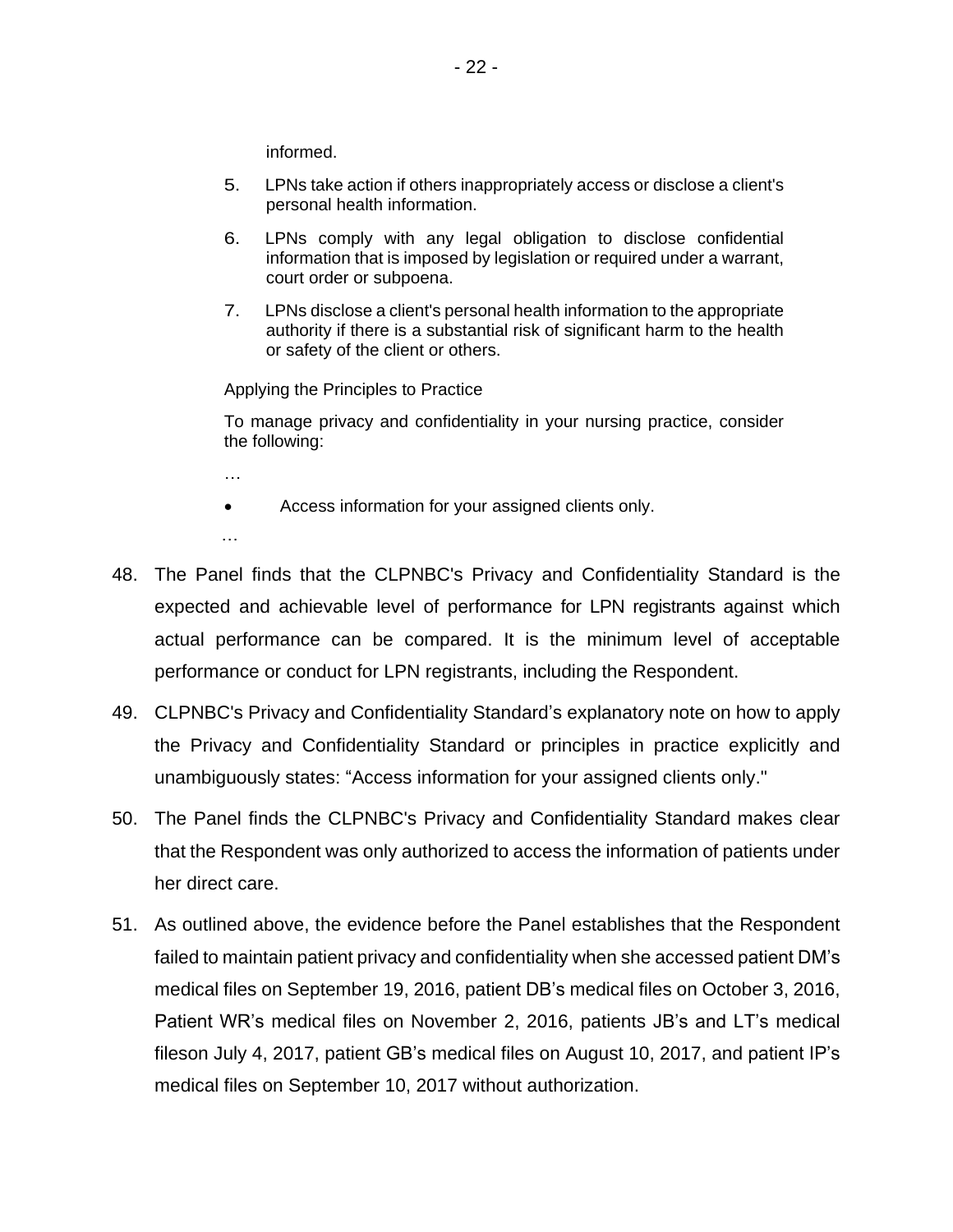- 52. The evidence also establishes that patients DM, DB, WR, JB, LT, GB and IP were not under the Respondent's direct care on the dates when she accessed those patients' medical files without authorization.
- 53. As such, the Panel finds that by accessing the medical files of patients of the Hospital who were not under her direct care, the Respondent breached CLPNBC's Privacy and Confidentiality Standard.
- 54. Accordingly, the Panel finds that the College has established, on a balance of probabilities, the allegations at paragraph 1 of the Citation:
	- 1. Beginning on or about September 19, 2016 to September 10, 2017, you failed to maintain patient privacy and confidentiality when you accessed patient medical records without authorization, contrary to one or more of the following Professional Standards and/or Practice Standards: the Responsibility and Accountability Professional Standard, the Ethical Practice Professional Standard, and the Privacy and Confidentiality Practice Standard. Specifically,
		- (a) On or about September 19, 2016, the Respondent failed to maintain patient privacy and confidentiality when she accessed the medical file of patient DM, without authorization
		- (b) On or about October 3, 2016, the Respondent failed to maintain patient privacy and confidentiality when she accessed the medical file of patient DB, without authorization
		- (c) On or about November 2, 2016, the Respondent failed to maintain patient privacy and confidentiality when she accessed the medical file of patient WR, without authorization
		- (d) On or about July 4, 2017, the Respondent failed to maintain patient privacy and confidentiality when she accessed the medical files of patient LT (baby) and JB (mother), without authorization
		- (e) On or about August 10, 2017, the Respondent failed to maintain patient privacy and confidentiality when she accessed the medical files of patient GB (baby), without authorization
		- (f) On or about September 10, 2017, the Respondent failed to maintain patient privacy and confidentiality when she accessed the confidential medical files of patient IP (baby), without authorization.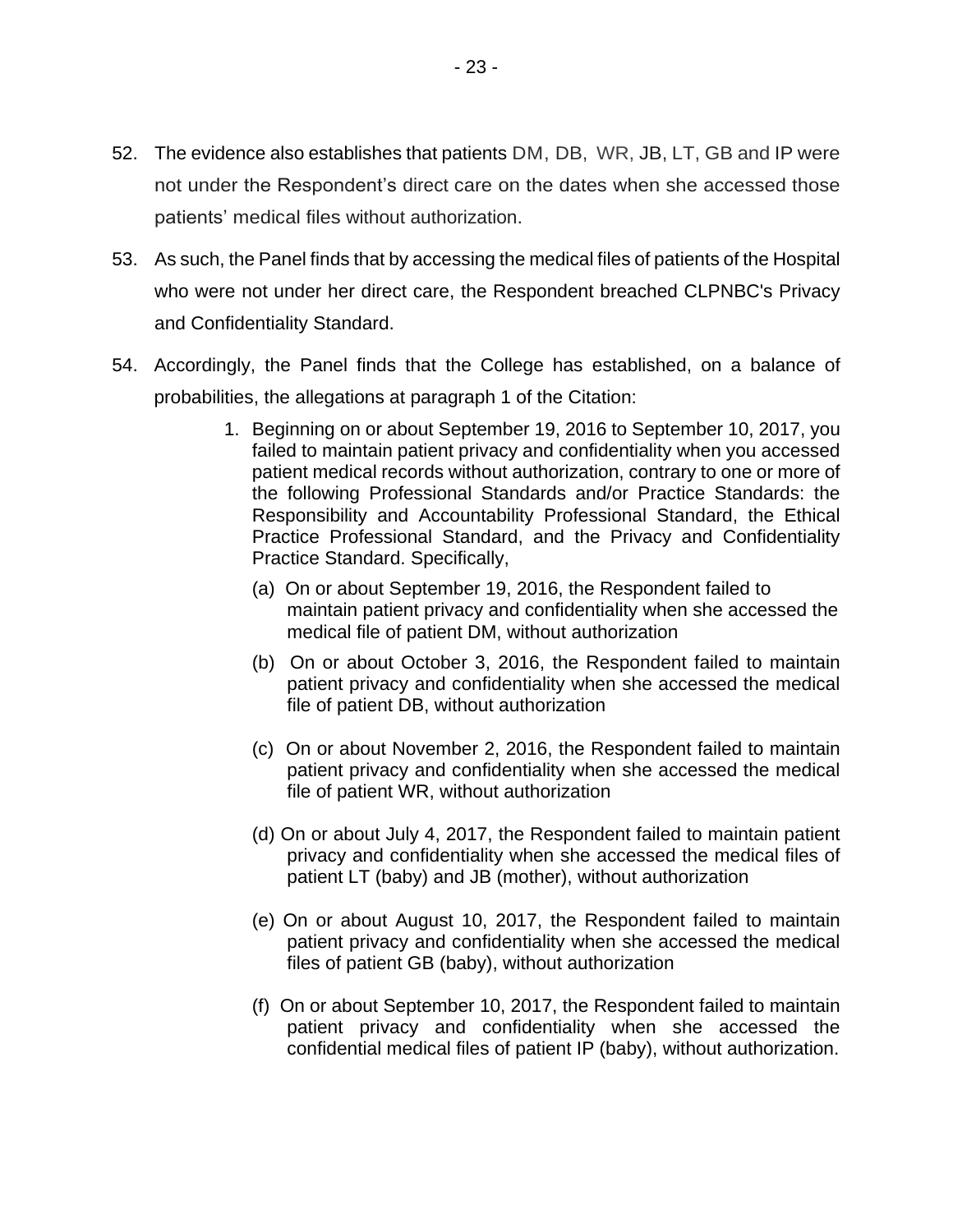## **Professional Misconduct**

- 55. The Citation also alleges that "The conduct outlined in 1(a) to 1(f) also constitutes unprofessional conduct, or breach of the Act or bylaws, under s.39 (1) of the Act."
- 56. Section 39(1)(c) of the HPA provides that on completion of the hearing, the discipline committee may, by order, determine that the Respondent "(c) has committed professional misconduct or unprofessional conduct."
- 57. "Professional misconduct" and "Unprofessional conduct" are defined in section 26 of the Act as follows:

"professional misconduct" includes sexual misconduct, unethical conduct, infamous conduct and conduct unbecoming a member of the health profession;

"unprofessional conduct" includes professional misconduct.

58. In *Re McLellan* CRNBC 2018, a discipline panel of one of the legacy colleges held that:

> 55. An important feature of professional misconduct, or unprofessional conduct, is that a professional standard of practice may arise from different sources: standards may arise from a profession's "culture", such as a common understanding within a profession as to the expected behaviour, or from formal written guidelines published by a regulatory body. One may reflect or influence the other.

> 56. The discipline committee may receive evidence on standards from an expert witness, but it may also rely on a written code of conduct or deduce standards from the fundamental values of the profession. Sometimes finding a standard is easy and straightforward, such as where a rule in written code is directly on point. Sometimes finding a standard involves difficulty, such as where a code expresses a standard as a general principle, and the committee must apply a more fact specific standard. A committee may find a more fact-specific standard by deducing the standard from the fundamental values of the profession, or form the values and principles expressed in a written code, and by interpreting general principles using its own expertise. A committee may also consider the rationales accepted and expressed by other panels of nurses or health professionals, which have applied standards in more or less similar circumstances. Finding a standard may be most difficult where different bodies of responsible professional opinion may differ about the propriety of conduct in a specific situation.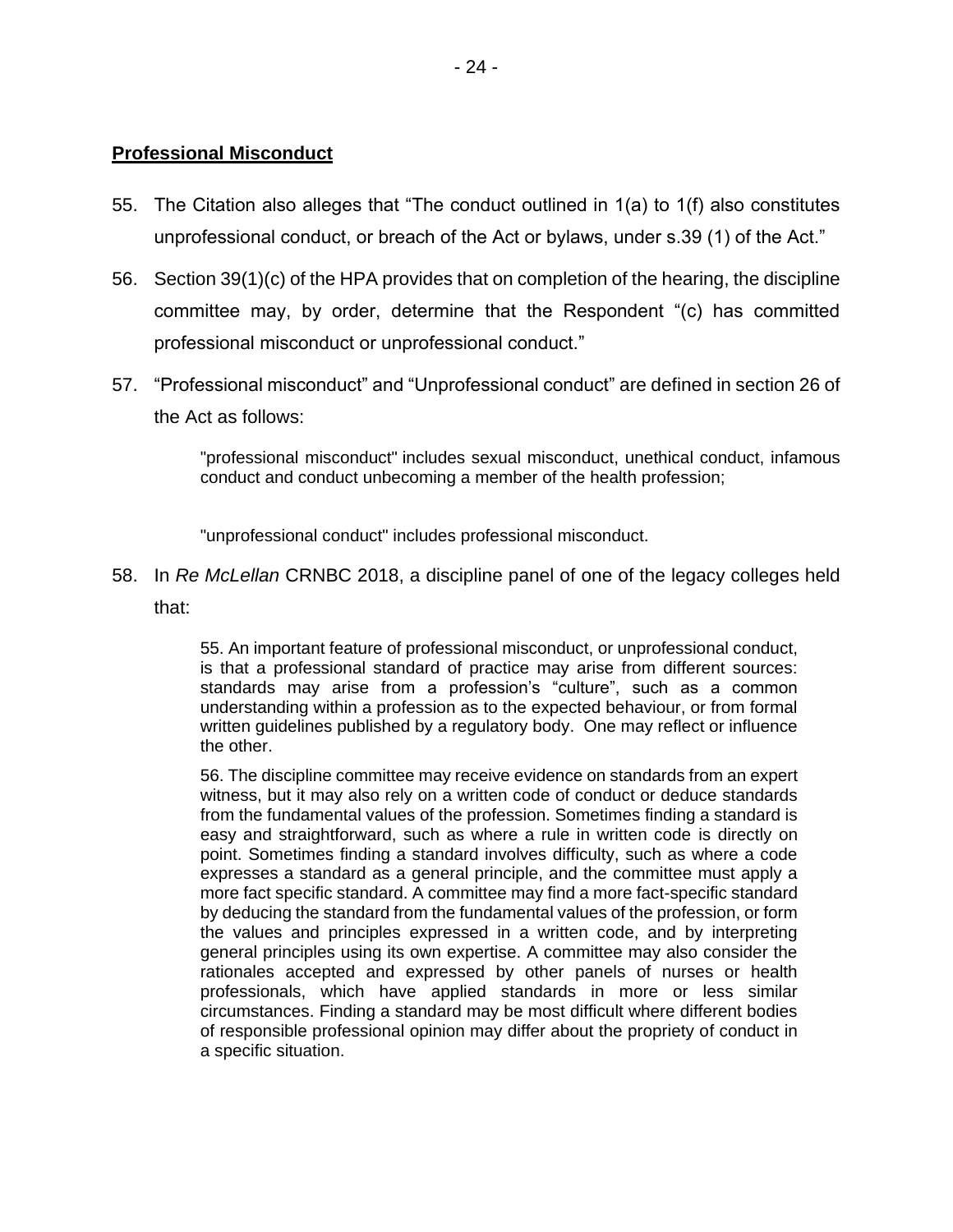- 59. Unprofessional conduct includes professional misconduct. Unprofessional conduct connotes the breach of a required standard, while professional misconduct is generally accepted to involve an element of moral turpitude. The Panel accepts the definition in *Pearlman* of professional misconduct as "conduct which would be reasonably regarded as disgraceful, dishonorable, or unbecoming of a member of the profession by his well-respected brethren in the group – persons of integrity and good reputation amongst the membership". The Panel also notes that professional misconduct has been described as a "marked departure" from the expected standards of the members of the profession.
- 60. The Panel finds that the Respondent's conduct constitutes professional misconduct.
- 61. The Respondent admitted she knew she breached patient privacy by accessing the medical files of patients who were not under her care.
- 62. The Respondent completed Interior Health's Annual Information Privacy & Security training three times: on September 15, 2015, June 7, 2016, and on May 22, 2017. The course instructs participants that viewing records of patients not in their care is a privacy breach and Appendix A of the Interior Health Administrative Policy Manual on Privacy and Management of Confidential Information makes clear that the review of medical information of a patient not in one's care is unauthorized access that fails to maintain patient privacy and confidentiality.
- 63. Nevertheless, the Respondent accessed patients DM, DB, WR, JB, LT, GB and IP's medical files on, respectively, September 19, 2016, October 3, 2016, November 2, 2016, July 4, 2017, August 10, 2017, and on September 10, 2017. Each access took place after the Respondent had received at least one privacy training session.
- 64. On March 14, 2017, the Respondent; her BCNU representative, Patti Wright; HR representative, Galadriel Jolly; and Jennifer Thur met to discuss the privacy breaches regarding patients DM, DB and WR. The patient audit reports show that after this March 14, 2017 meeting, the Respondent continued to access patient medical files without authorization; specifically, JB's and LT's medical files on July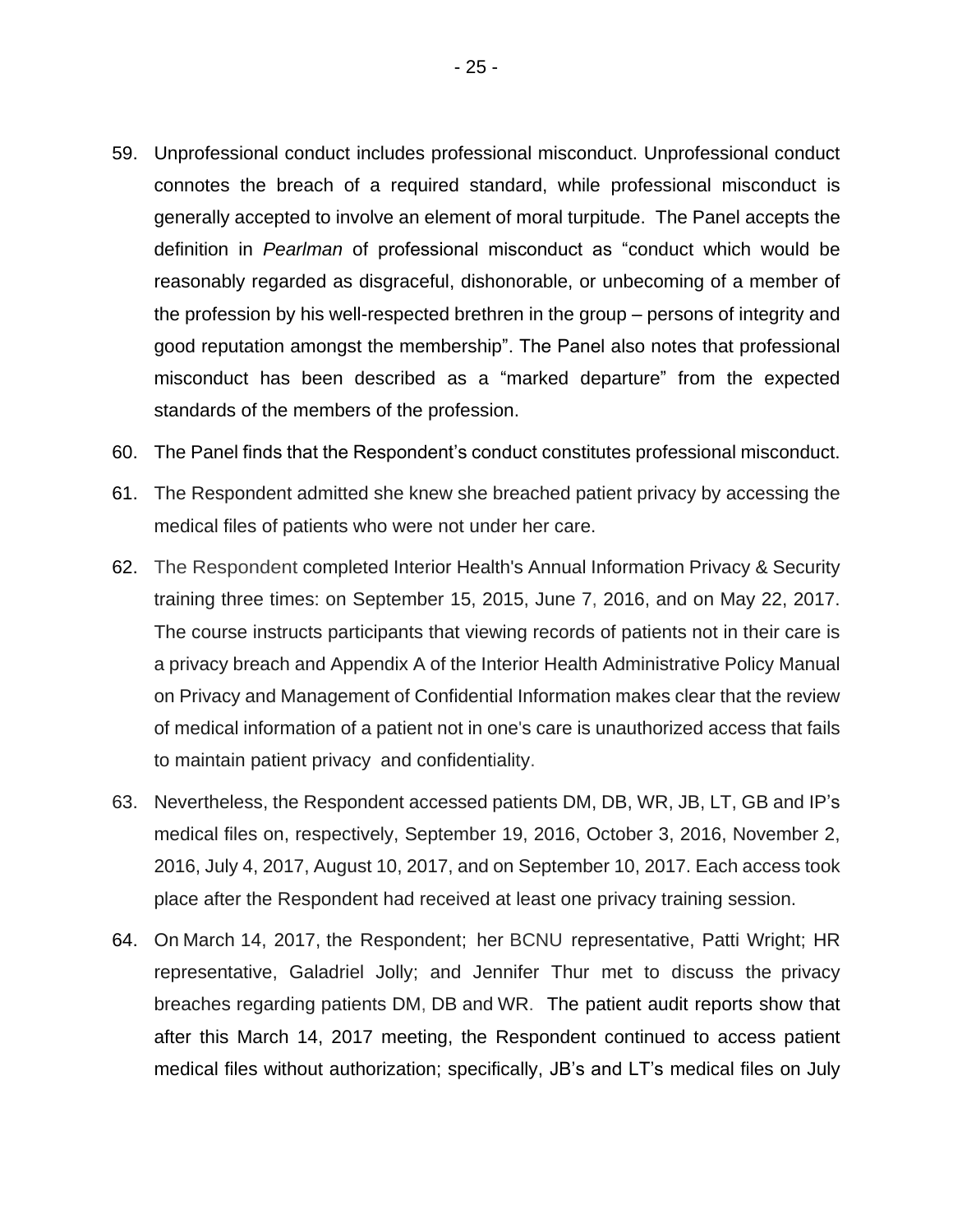4, 2017, patient GB's medical files on August 10, 2017, and patient IP's medical file on September 10, 2017.

- 65. The Panel accepts the College's submission that this is clear evidence of the Respondent's wanton disregard for patient privacy and confidentiality.
- 66. The College referred the Panel to the case of *College of Nurses of Ontario v Evoy*, 2019 CanLII 130825 (ON CNO), in which a discipline panel of the College of Nurses of Ontario held that a nurse who accessed the medical information of persons not under her care and without those persons' consent was dishonourable and unprofessional conduct. The Panel found the evidence supported findings of professional misconduct. The Panel in *Evoy* held the following:

#### **Reasons for Decision**

The Panel considered the Agreed Statement of Facts and the Member's plea and finds that this evidence supports findings of professional misconduct as alleged in the Notice of Hearing.

Allegation #1 in the Notice of Hearing is supported by paragraphs 21 to 44, 51 and 52 in the Agreed Statement of Facts. The Member admits accessing personal health information, without consent or other proper authorization, for patients for whom she was not a member of the health care team or in the circle of care at the time of the accesses, on or about the dates referenced to in the Agreed Statement of Facts. The Member accessed records of family members and other clients, without following the appropriate process or filing the required consent forms for patients or their family members to access the records. The Member admitted that she failed to follow proper procedures to access the records and she did not have a clinical purpose or proper authorization to access personal health information of 11 clients. The Member admits that by improperly accessing personal health information about the clients, she contravened BRDHC's policies, CNO's *Confidentiality and Privacy – Personal Health Information Practice Standard,* and her obligations under the *Personal Health Information Protection Act, 2004.*

Allegation #3 (a) in the Notice of Hearing is supported by paragraphs 21 to 44 and 51 to 53 in the Agreed Statement of Facts. The Member admits that as a result of electronic audits it was revealed she had reviewed the personal health information of her family members, the spouse of a former co-worker and clients who were not in her care. The Member acknowledged that she abused her position as a nurse by making the accesses without following the proper procedure or filing written consent as required. This conduct is both dishonourable and unprofessional.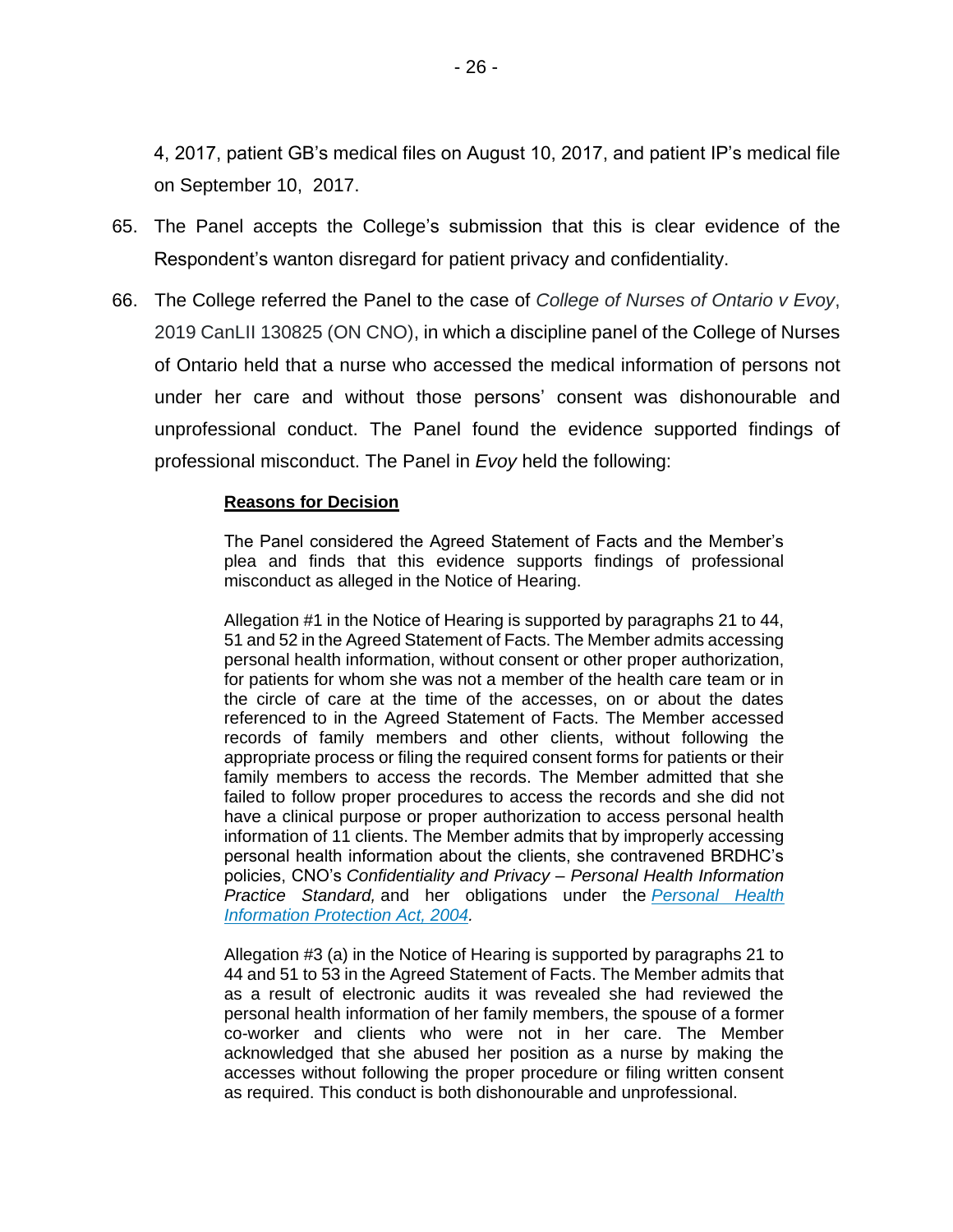The Panel finds that the Member's conduct was unprofessional when she accessed the personal health information of 11 clients without consent or proper authorization. Nurses are accountable for practicing in accordance with the *Professional Standards*, practice regulations, legislation and regulations. The Member's behaviour and actions are dishonest as she breached the clients' right to confidentiality and privacy. Nurses have ethical and legal responsibilities to maintain confidentiality and privacy of all clients, nurses must respect this right.

The Panel also finds that the Member's conduct was dishonourable. It demonstrated an element of dishonesty and deceit when she knowingly violated her employer's multiple policies by accessing health information of clients without consent or authorization between 2013 and 2015. The Member deliberately breached the Professional and Practice Standards under the CNO and the *Personal Health Information Protection Act,2004* ("PHIPA") which is the standard in the nursing profession. The Member's dishonourable conduct has an element of moral failing; the Member ought to have known that her conduct is unacceptable and falls well below the standards of the profession.

67. The Panel finds that the reasoning in *Evoy* applies equally to the facts of this case. The Respondent's conduct was unprofessional in that she accessed private information of patients who were not in her direct care. The Respondent's actions were dishonest as she breached the confidentiality and privacy of those patients by accessing the medical files without authorization. Her conduct was dishonourable when she violated her employer's policies multiple times by accessing patient information and continued to do so after receiving privacy training and after being confronted about her unauthorized access of three patients's medical files. Accordingly, the Panel finds the Respondent's conduct is a marked departure from the expected standards of the members of the profession and constitutes professional misconduct.

…

68. As such, the Panel determines that the Respondent committed professional misconduct pursuant to section 39(1)(c) of the Act.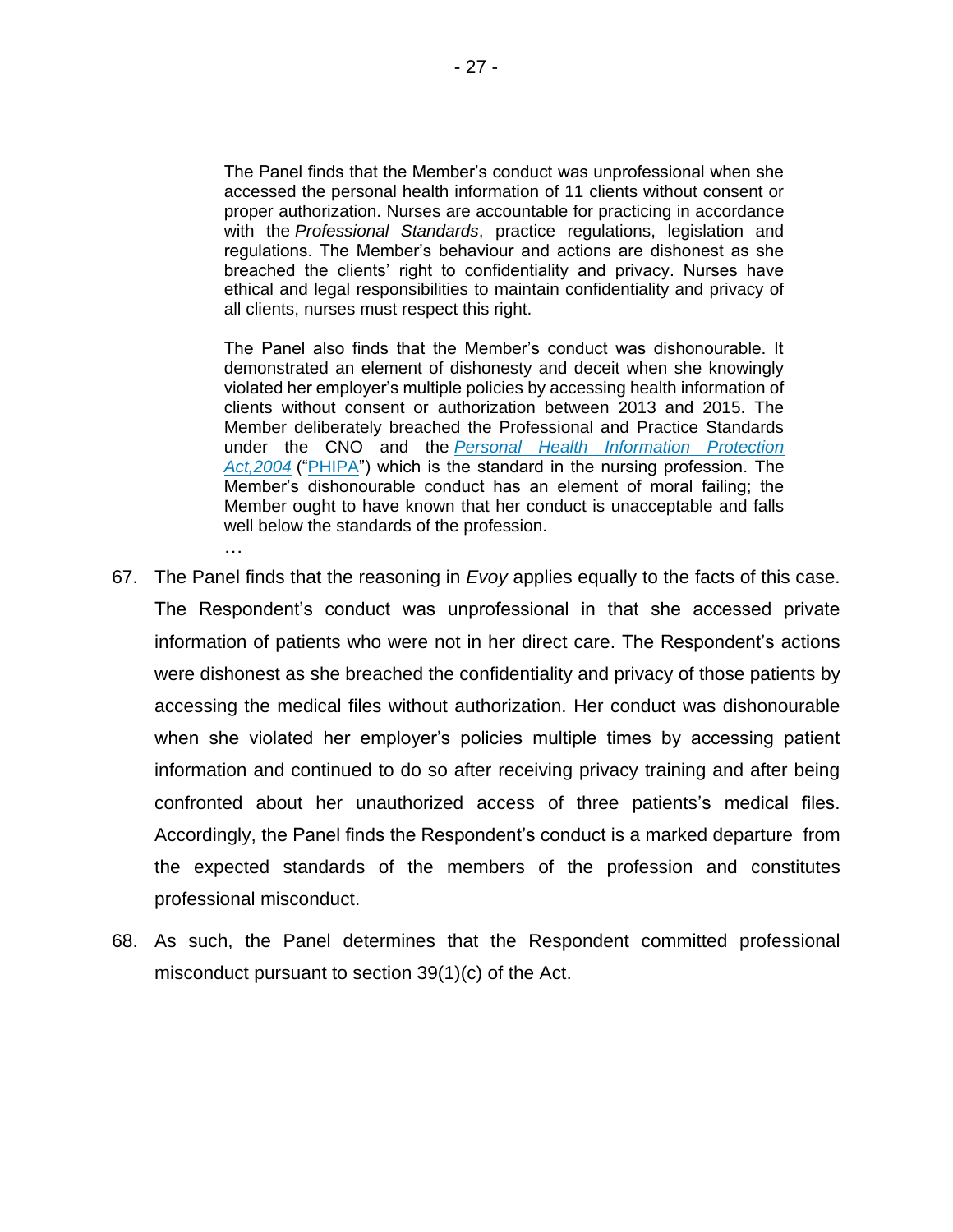# **I. Submissions on Penalty and Costs**

- 69. The Panel requests that the parties provide written submissions regarding the appropriate penalty and costs, in accordance with the following schedule:
	- a. Penalty submissions must be delivered by counsel for the College to the Respondent and the Panel by April 4, 2022;
	- b. Responding submissions, if any, must be delivered by the Respondent to counsel for the College and the Panel by April 25, 2022; and
	- c. Reply submissions may be delivered by counsel for the College to the Respondent and the Panel by May 2, 2022.
- 70. Submissions for the Panel's consideration should be delivered to Susan Precious, counsel for the Panel, and should be delivered electronically to the following email address: susan@preciousgaerdes.com

# **J. Notice of right to appeal**

71. The Respondent is advised that under section 40(1) of the Act, a respondent aggrieved or adversely affected by an order of the Discipline Committee under section 39 of the Act may appeal the decision to the Supreme Court. Under section 40(2), an appeal must be commenced within 30 days after the date on which this order is delivered.